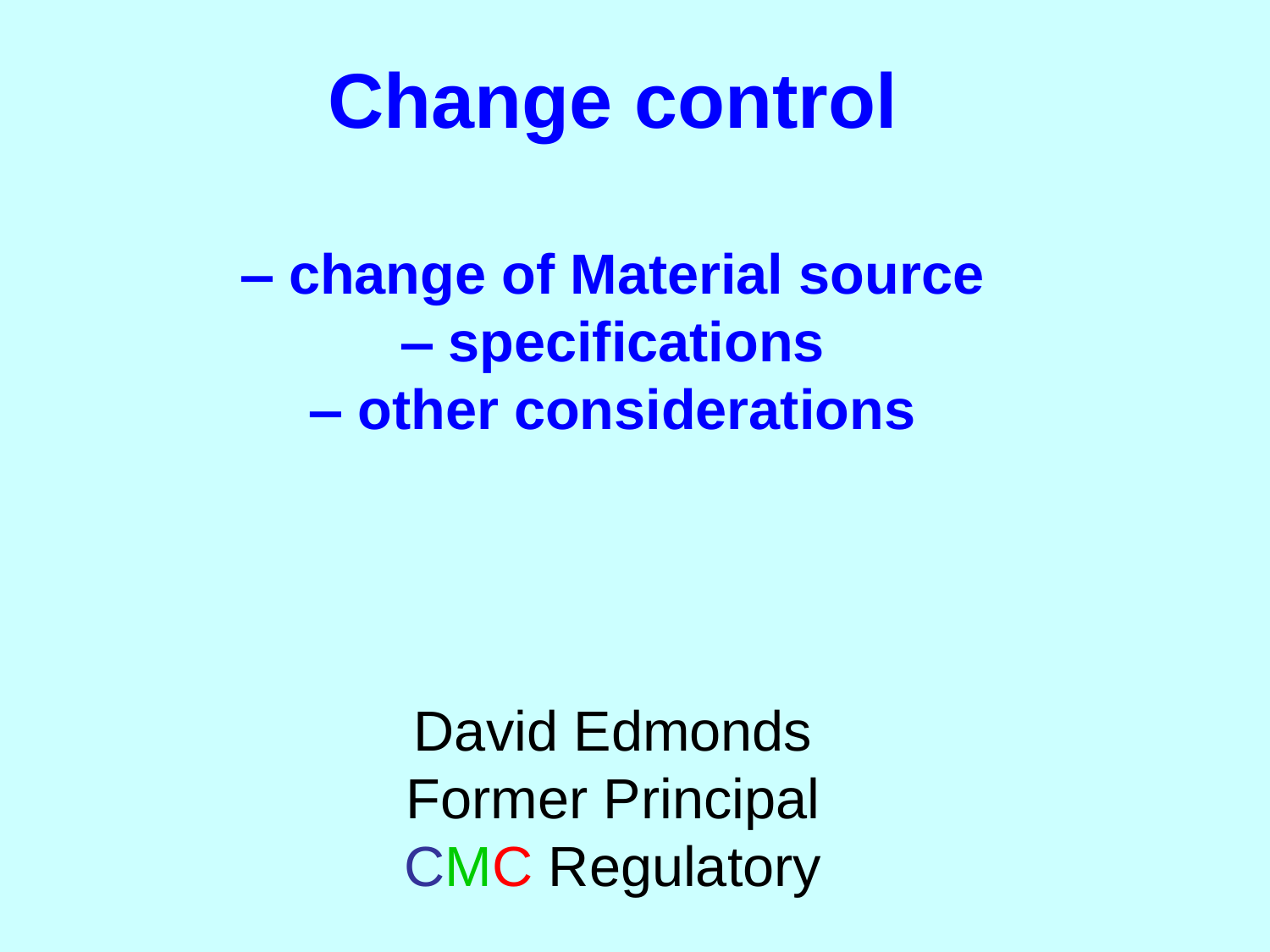# Change control objective

To administer a change in Material(s) and/or manufacturing process but maintaining the integrity, performance, safety and efficacy of the existing product.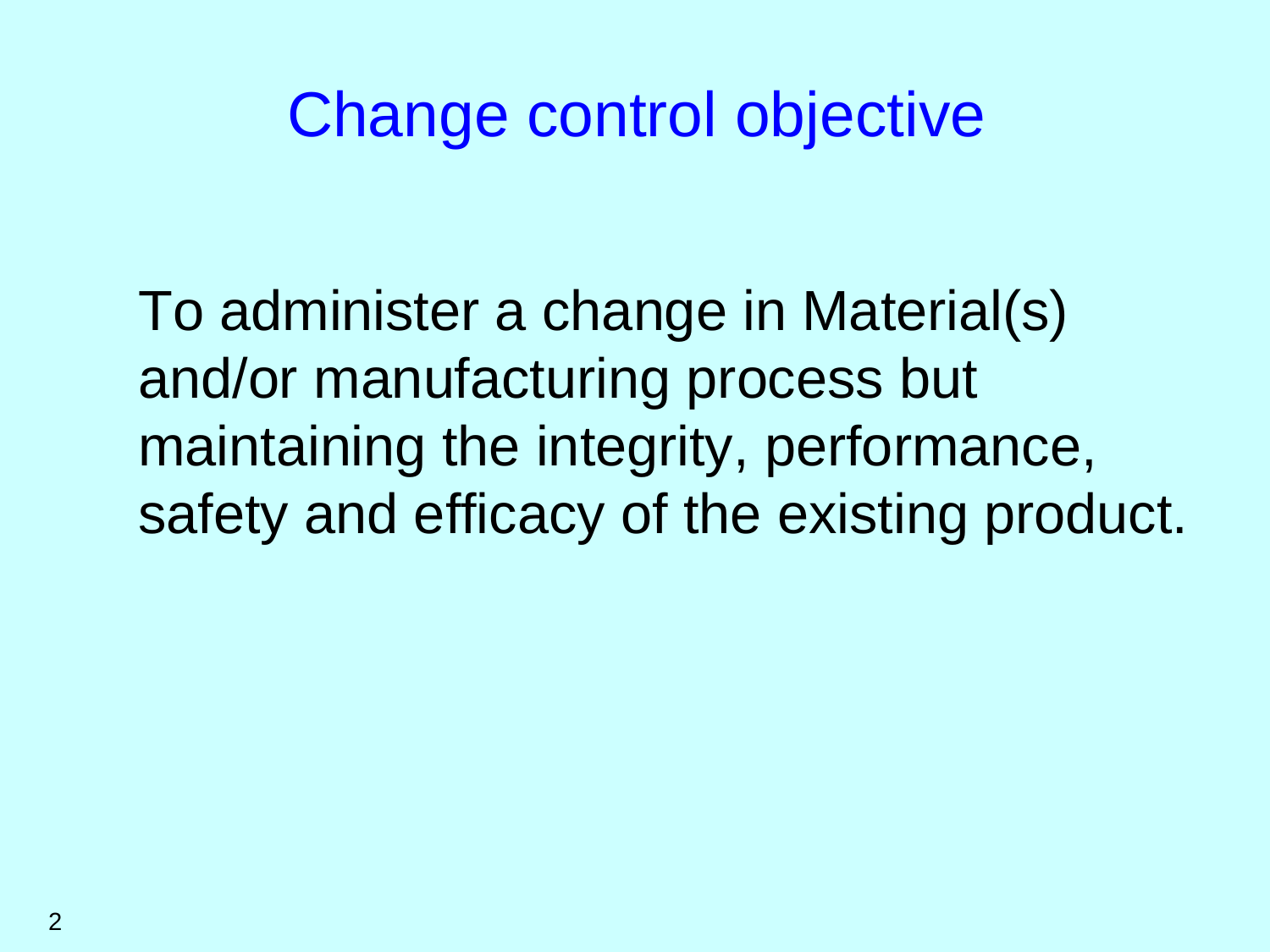Changes and control

Covered by Regulatory/Product application and Inspectorate/GMP.

Interaction with both Sections required.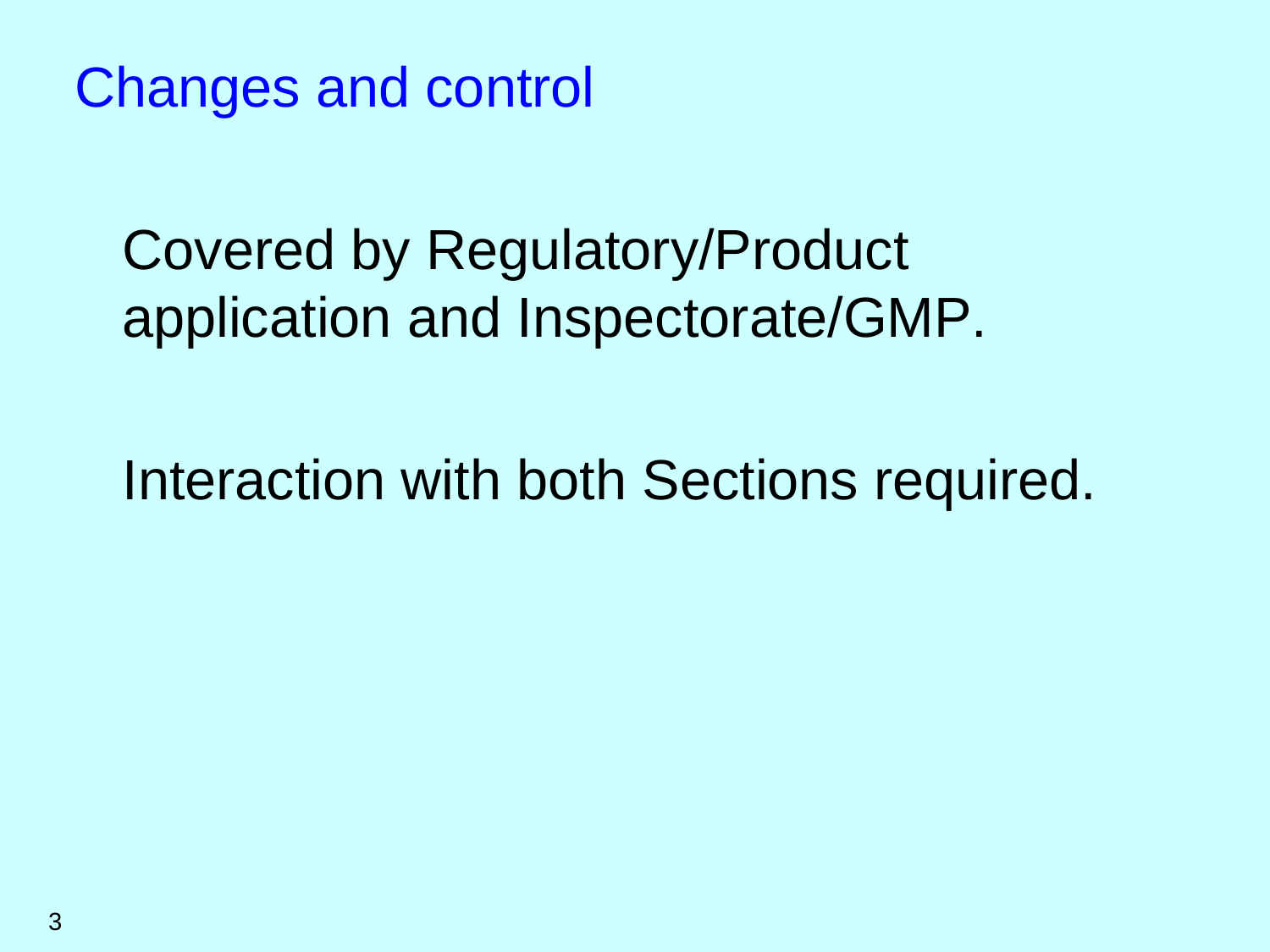

## Material/components manufacturer supply shortages or shortcomings.

Cost ie cheaper

Other.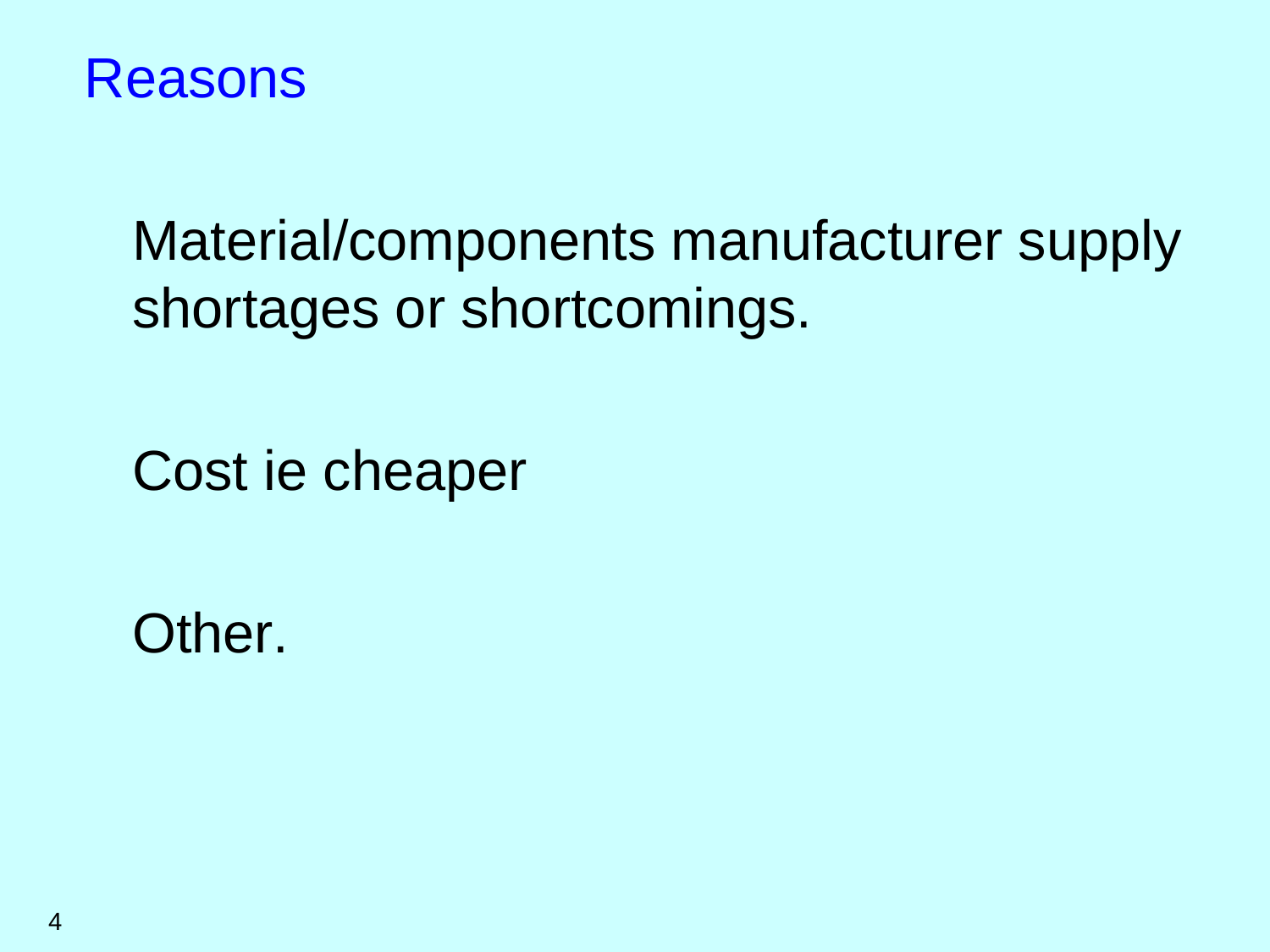Financial consequences

Cost of Materials.

Cost of introducing, validating and approving changes.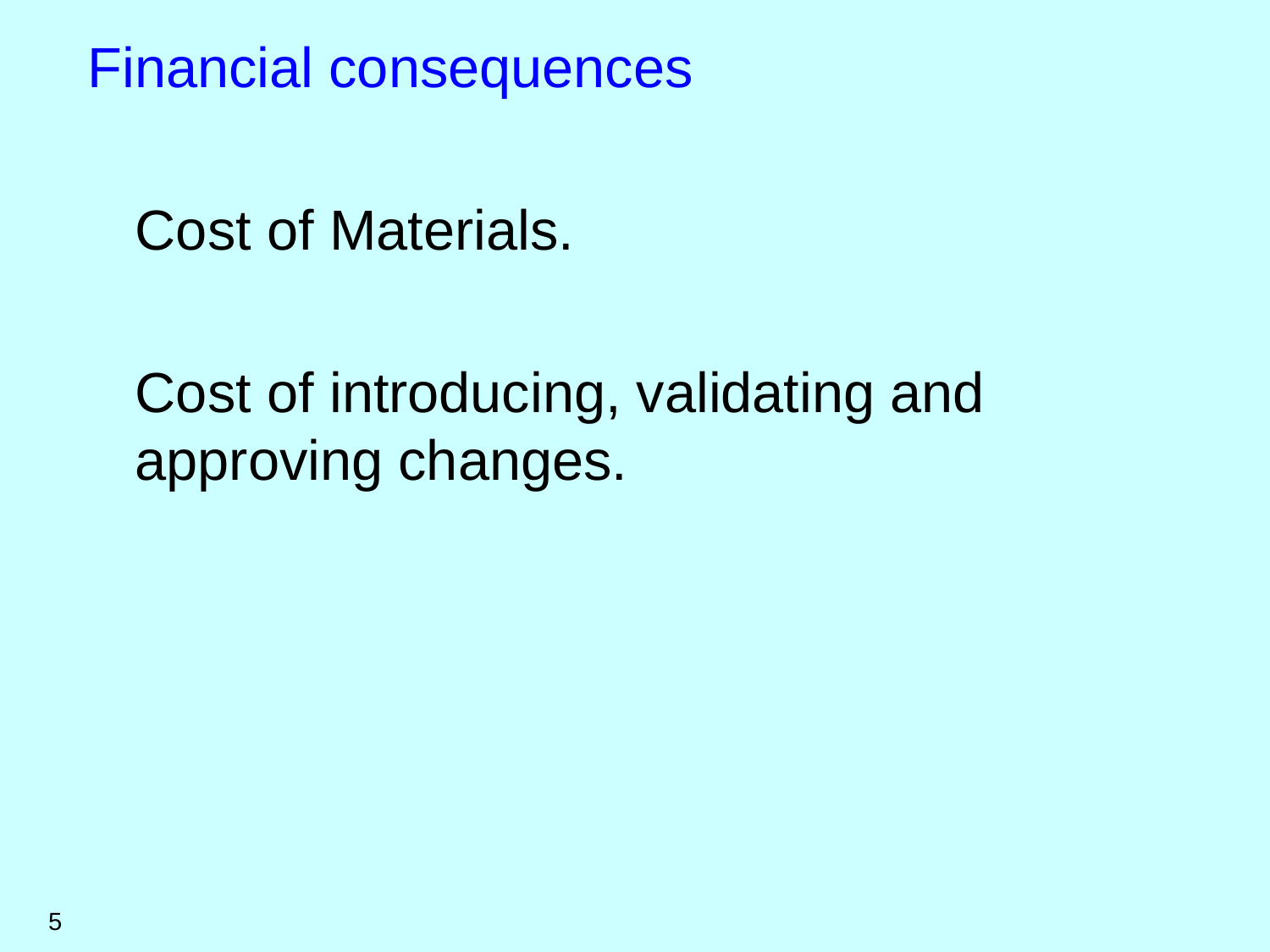

## Urgent to maintain supply of essential medicines supply.

At comparative convenience.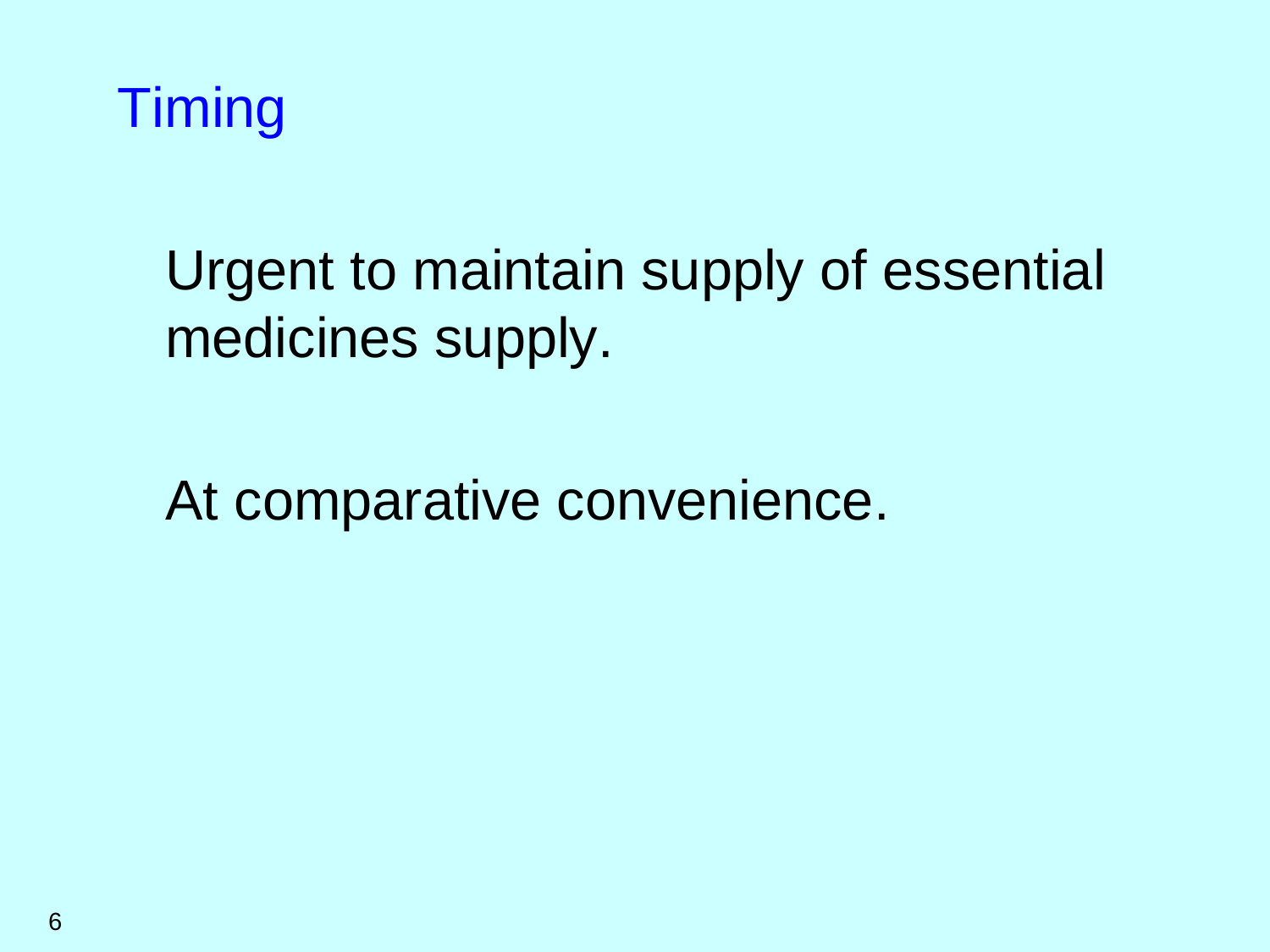Stakeholders/coordination

Purchasing/logistics/Inventory, financial, QA, Production, Regulatory.

Must be in constant communication and document decisions.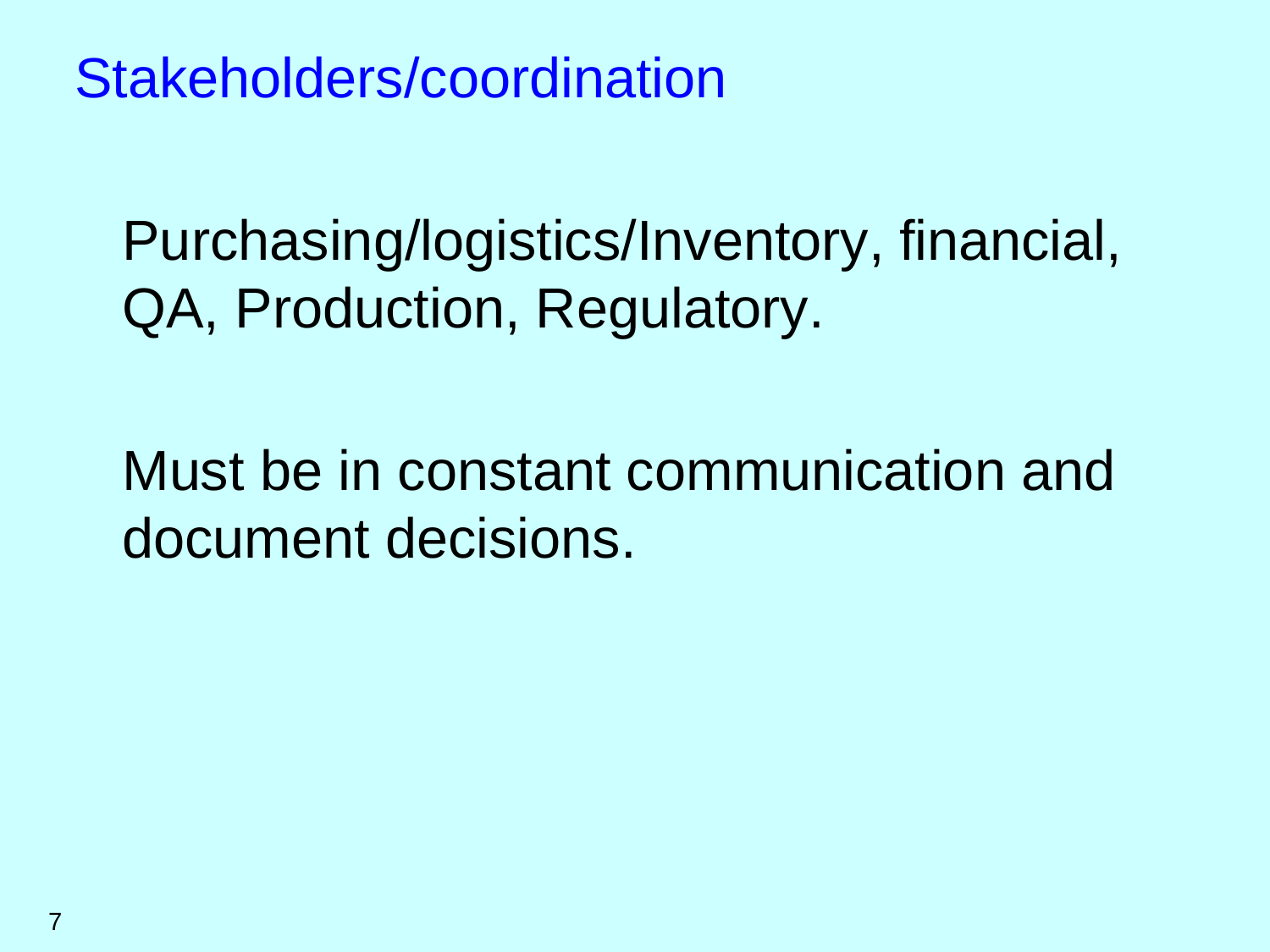#### cGMP PE009 requirements

TGA interpretation September 2020 https://www.tga.gov.au/resource/pe009 pics-guide-gmp-medicinal-products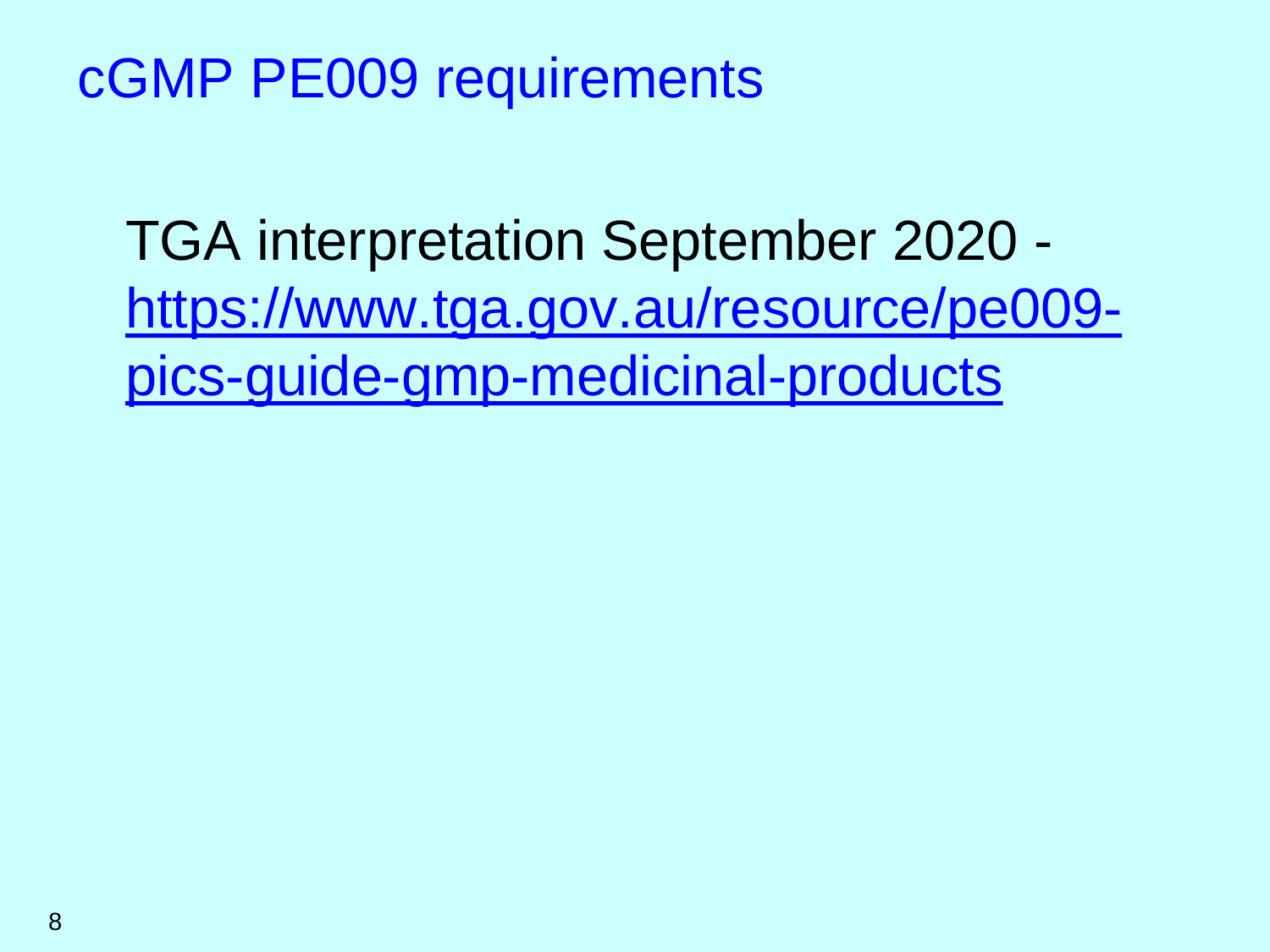# **Change control applies to all GMPrelated activities (p17)**

*It is an existing expectation that change control does not just apply to validation activities, but to all GMP-related activities undertaken by a manufacturer.*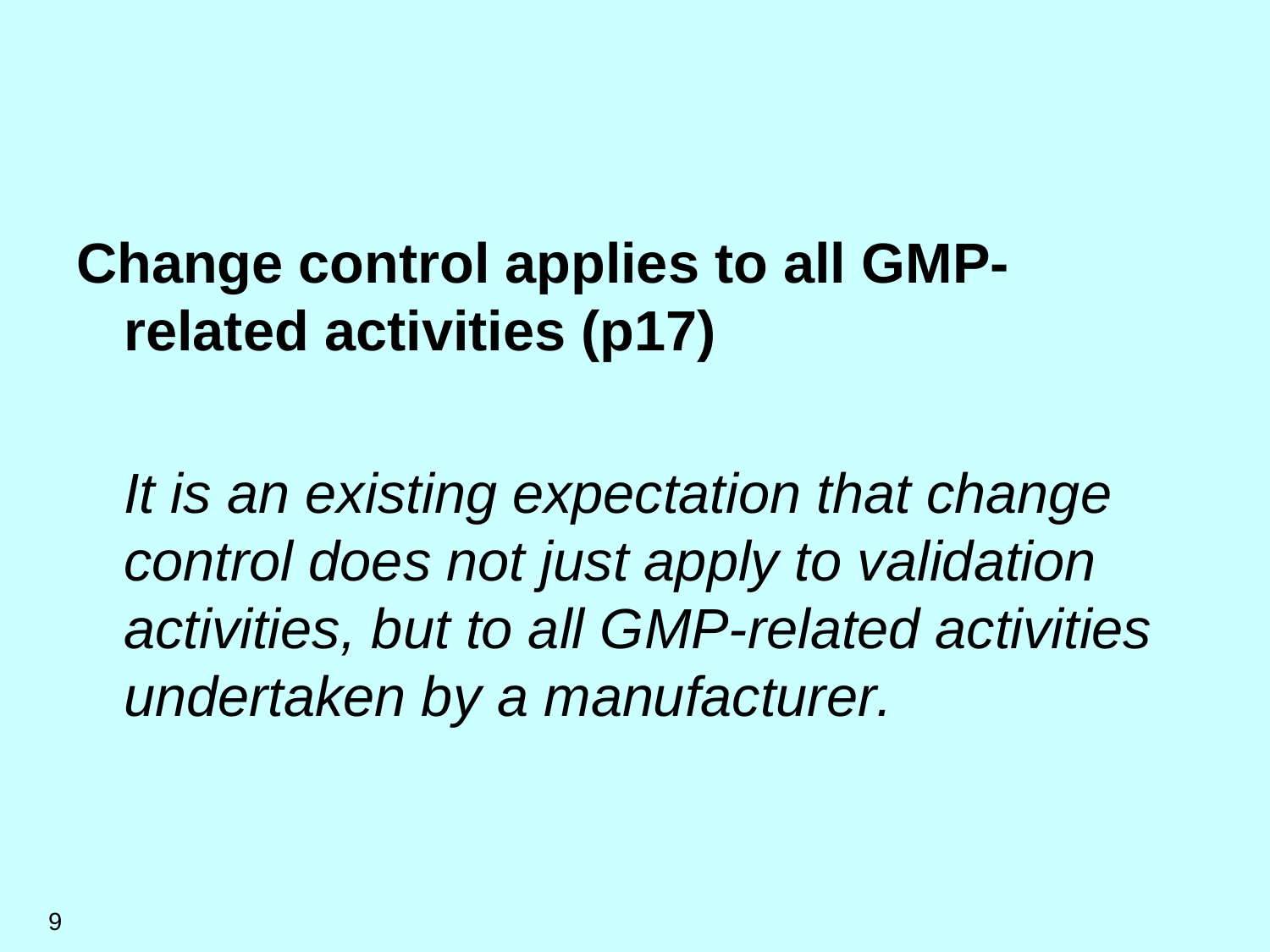### cGMP PE00914 requirements

## **Pharmaceutical Quality System**

*1.4 (xii) Arrangements are in place for the prospective evaluation of planned changes and their approval prior to implementation taking into account regulatory notification and approval where required;* 

*(xiii) After implementation of any change, an evaluation is undertaken to confirm the quality objectives were achieved and that there was no unintended deleterious impact on product quality;*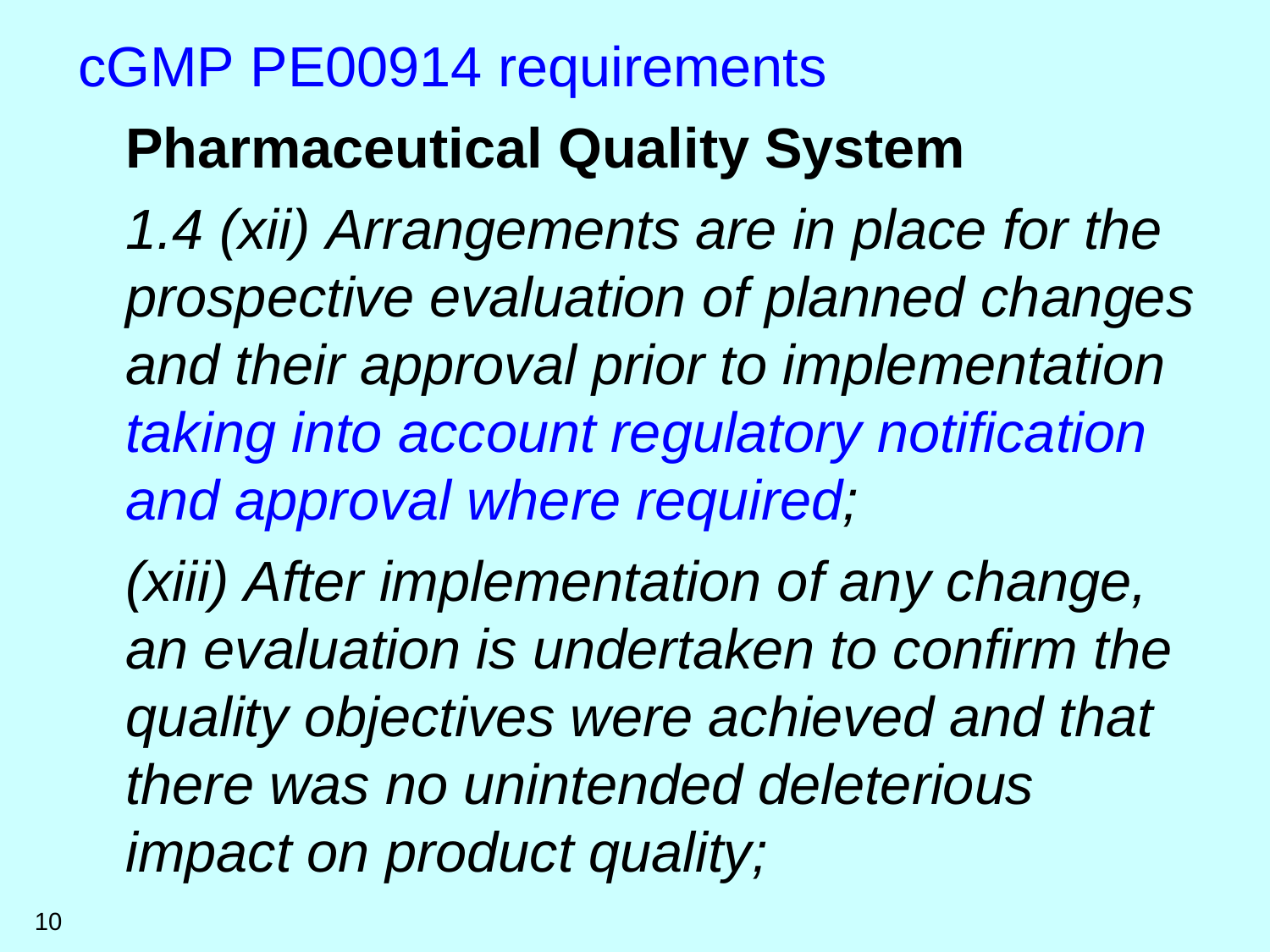### cGMP PE00914 requirements

## **Validation**

*5.25 Significant amendments to the manufacturing process, including any change in equipment or Materials, which may affect product quality and/or the reproducibility of the process, should be validated.*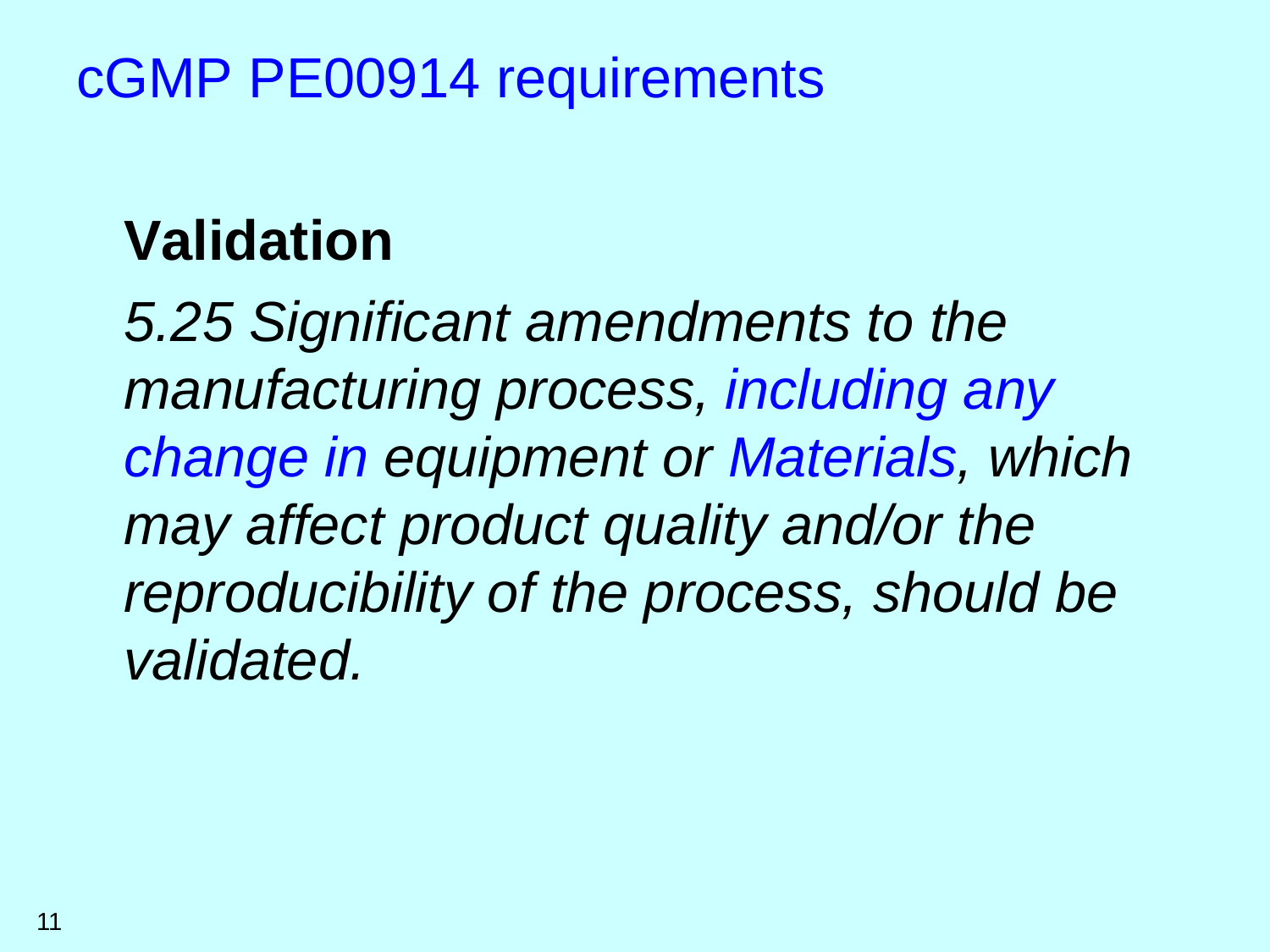#### cGMP PE00914 requirements

*5.29 The supply chain and traceability records for each active substance (including active substance starting Materials) should be available and be retained by the manufacturer of the medicinal product.*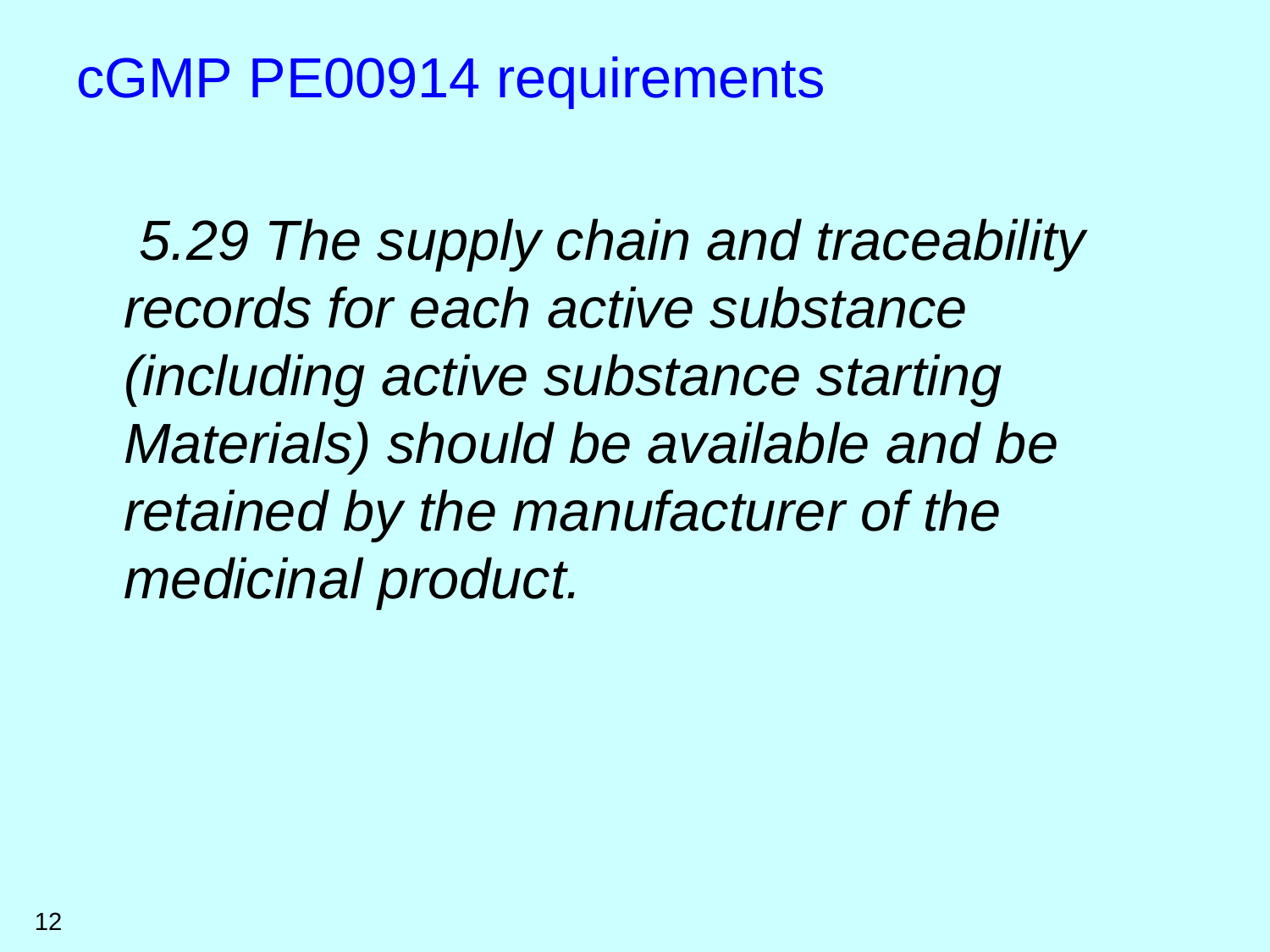Material/components supply changes

Within existing specifications.

Requiring adjusted specifications.

Distinguish manufacturing source and supplier - may or may not be the same.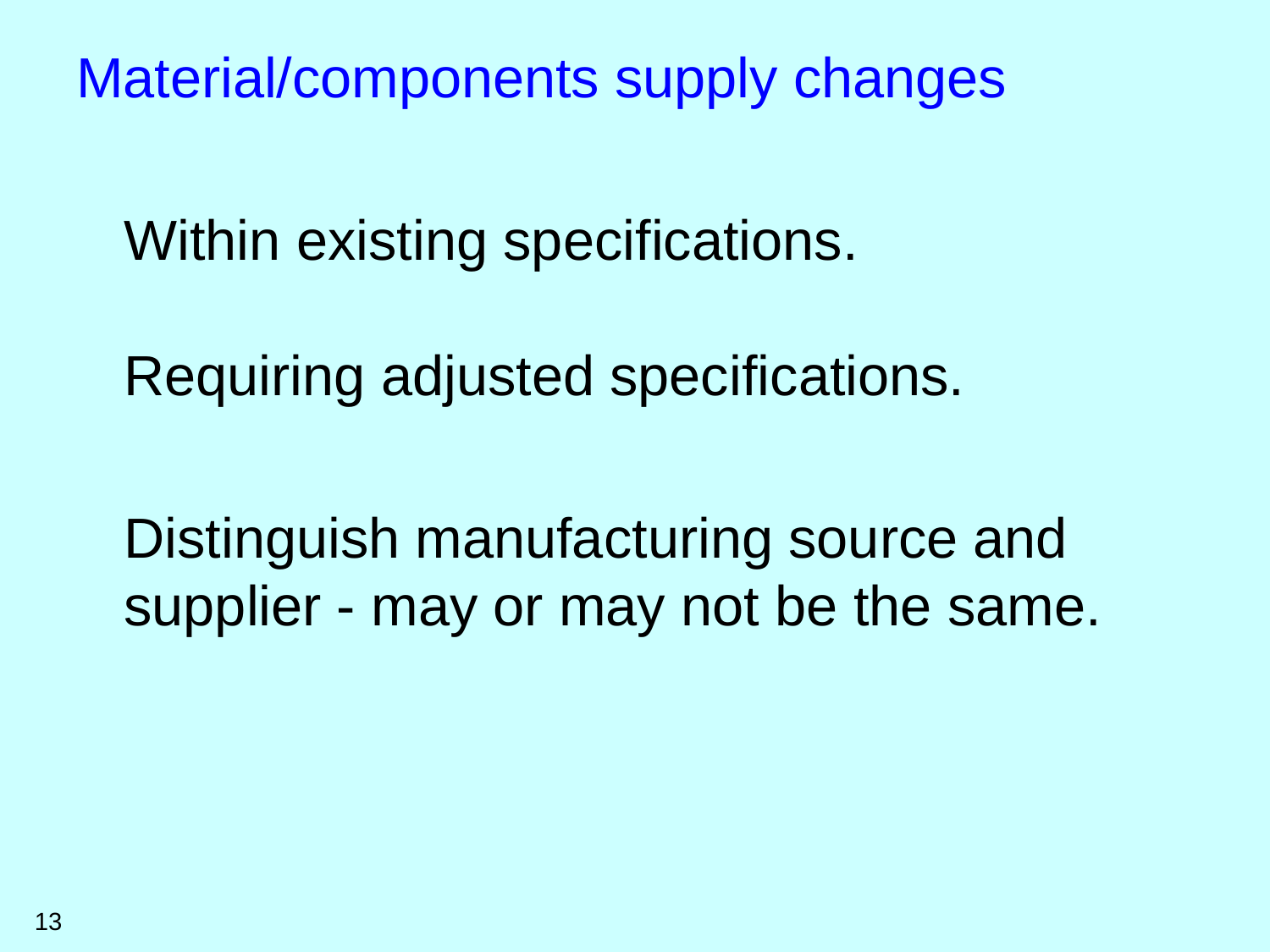## Required for safety, efficacy and performance.

Basic foundation to assess changes.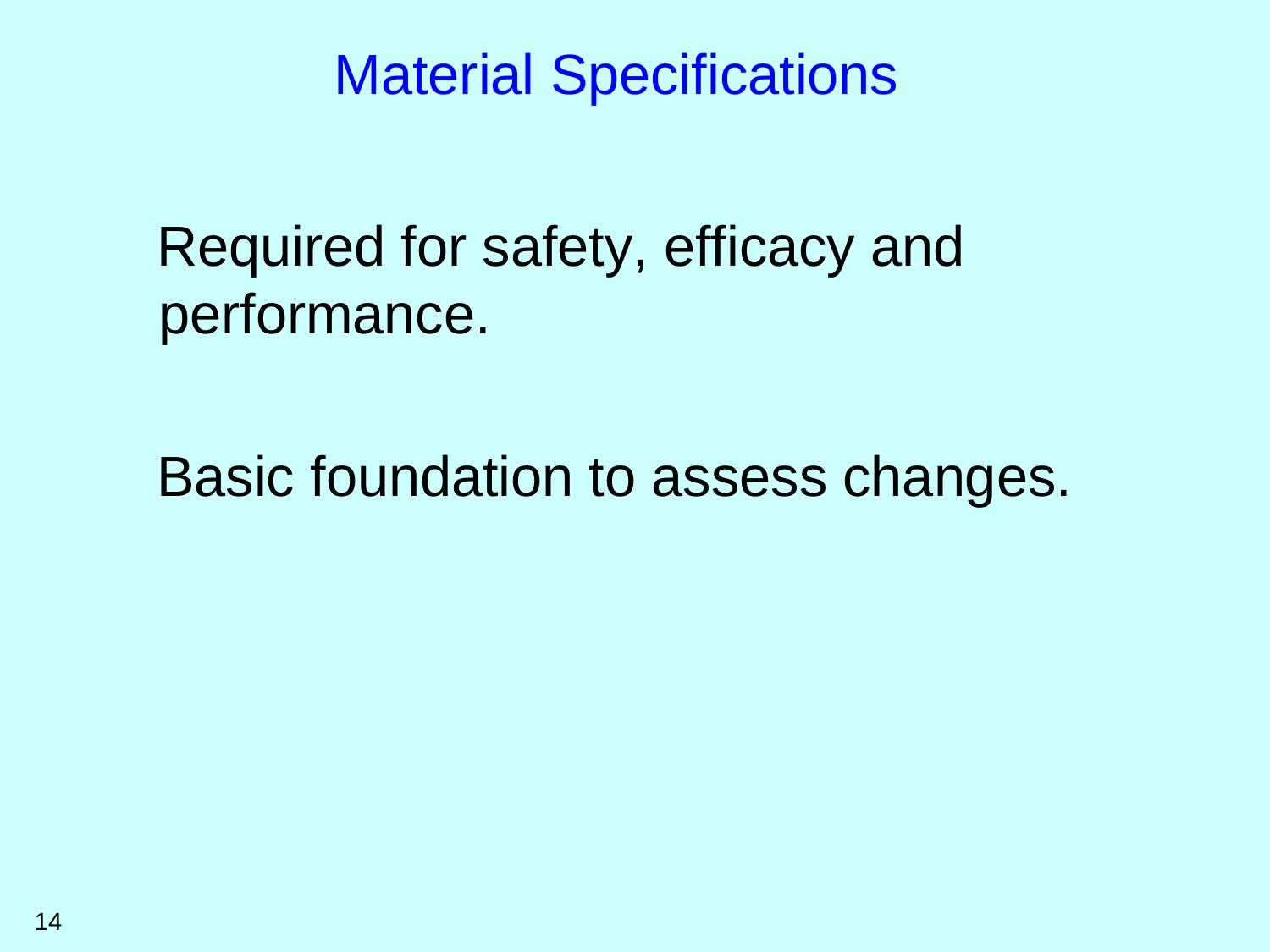Do existing specifications cover important parameters in assessing change?

Formal specifications, particularly Pharmacopeial, may not cover critical parameters for your product. This applies particularly for physical attributes.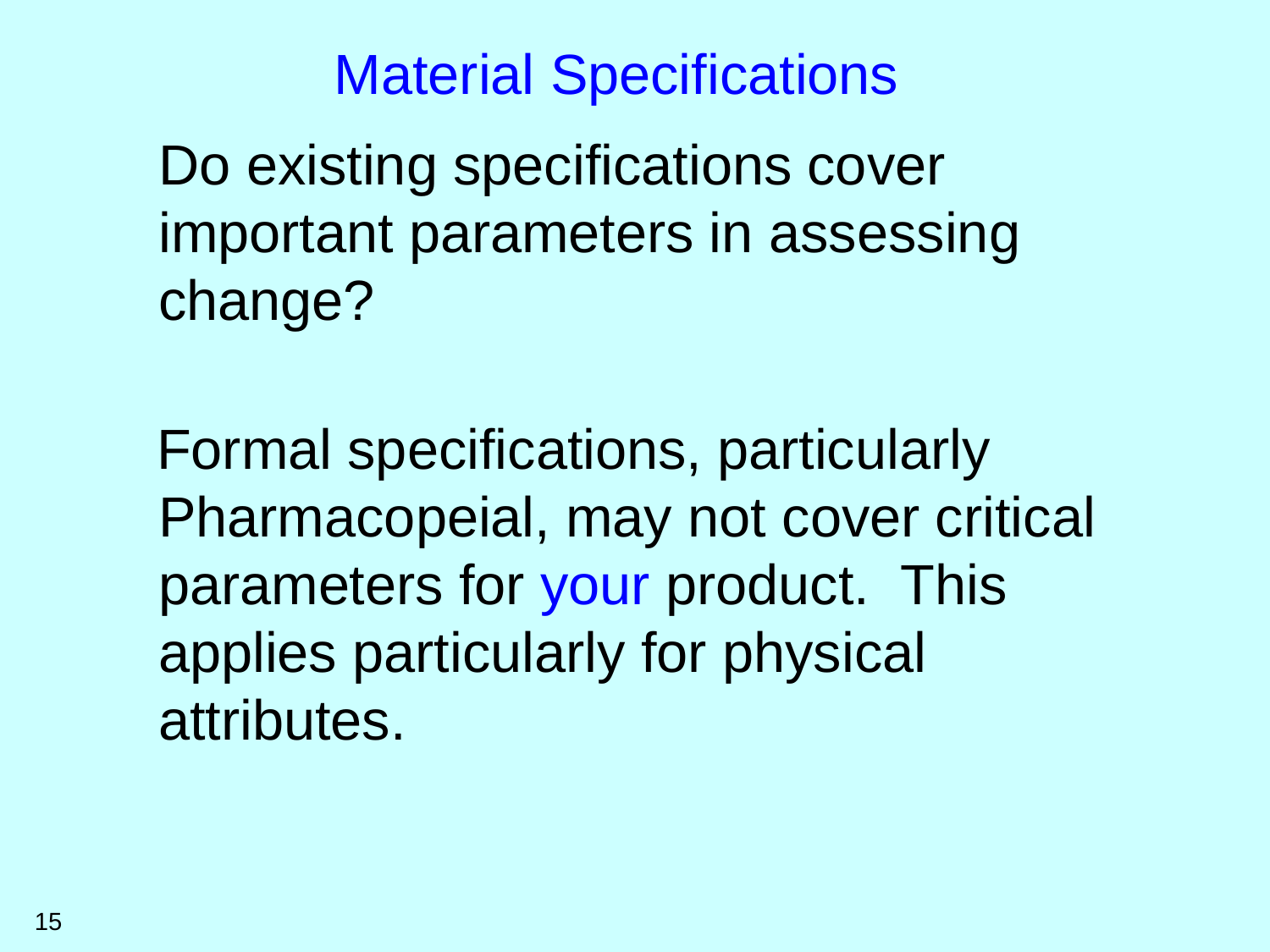Term "Specifications" is defined in ICH Q6 as:

*A specification is defined as a list of tests, references to analytical procedures, and appropriate acceptance criteria which are numerical limits, ranges, or other criteria for the tests described.*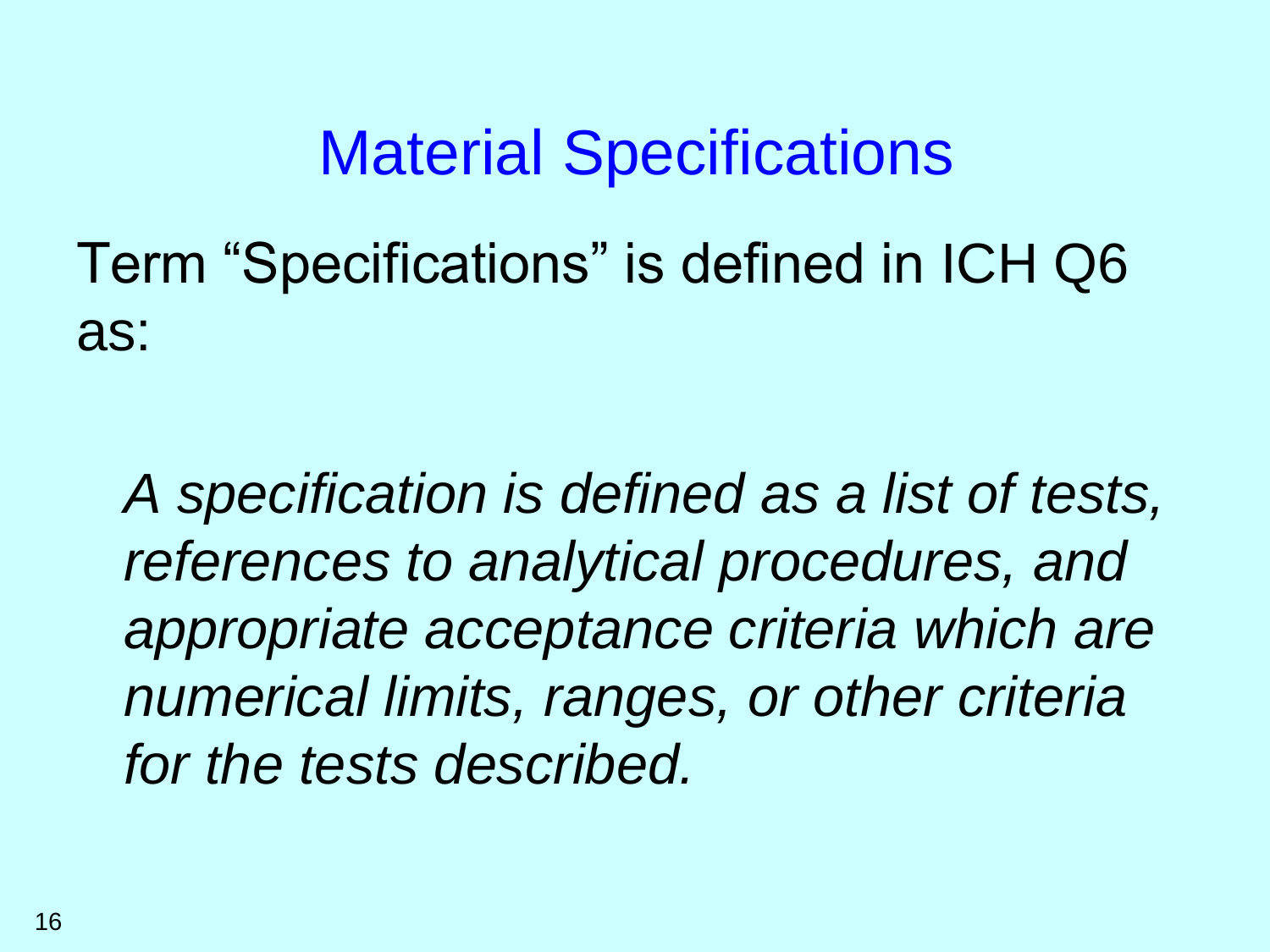Specifications are a critical parameter of "**Control Strategy**" systems and outcomes.

also of

"**Critical Quality Attributes**" in ensuring safety, efficacy and consistency of product performance across batches and throughout their shelf lives.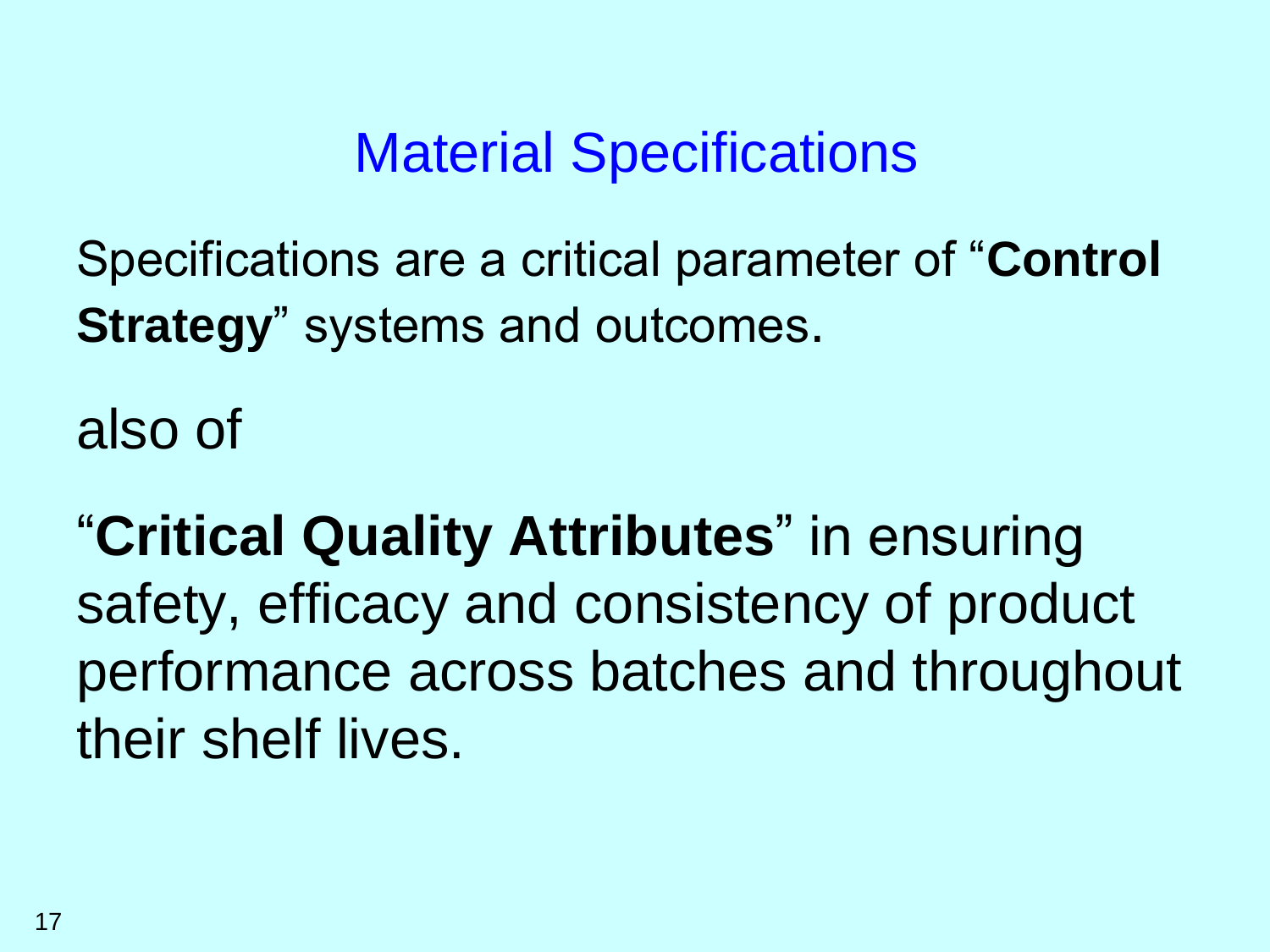"Specifications" are used for routine batch test requirements, although *the other characteristics are still expected to be consistent and compliant*.

As well as specifications, CQA cover *non-routine* characteristics and properties, which are critical parameters of "Control Strategy" eg NMR & MS identification,  $_{18}$  crystallography etc.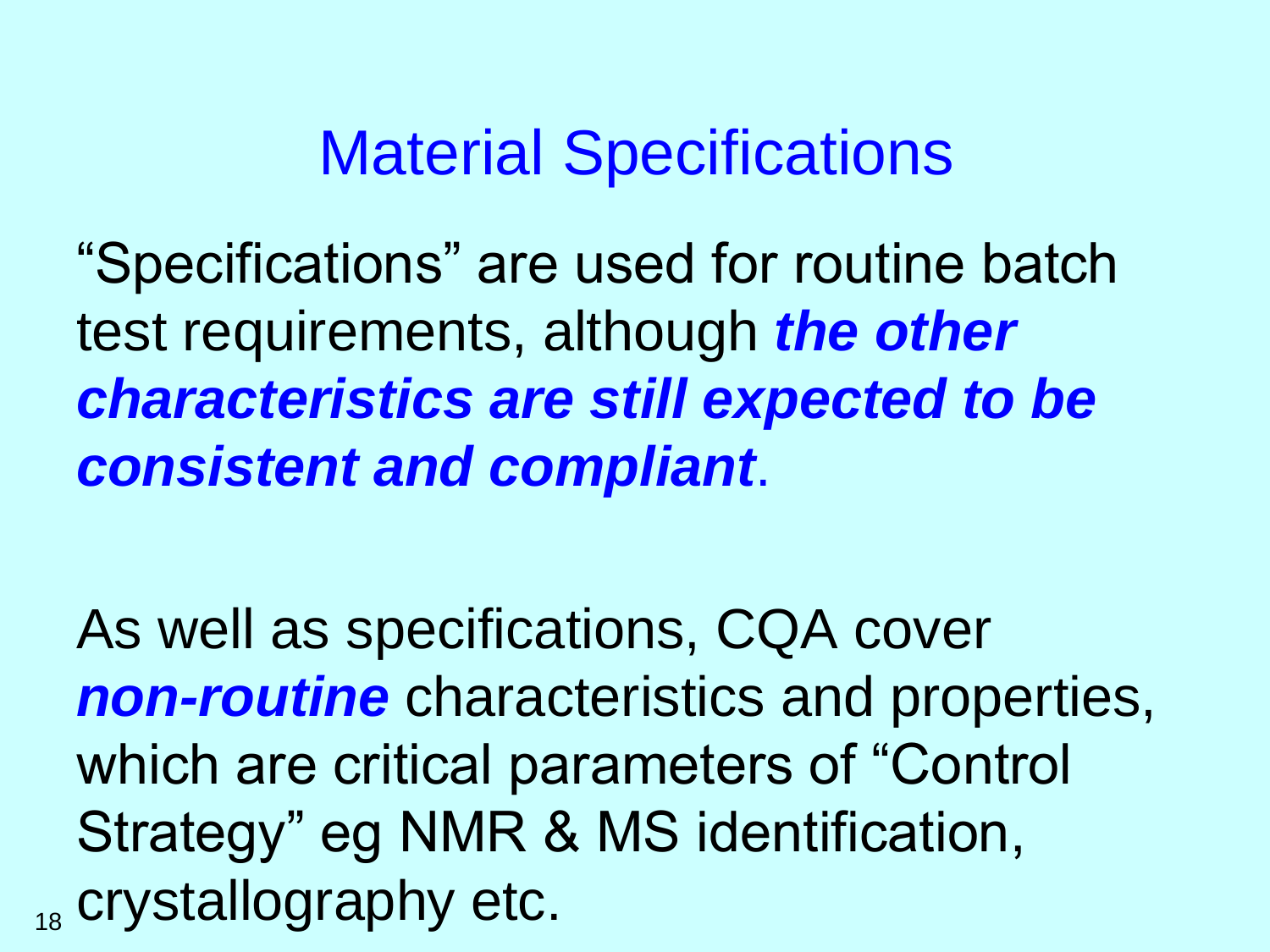Term "Critical Quality Attributes" for API is defined in ICH Q11 as:

*"A CQA is a physical, chemical, biological, or microbiological property or characteristic that should be within an appropriate limit, range, or distribution to ensure the desired product quality*."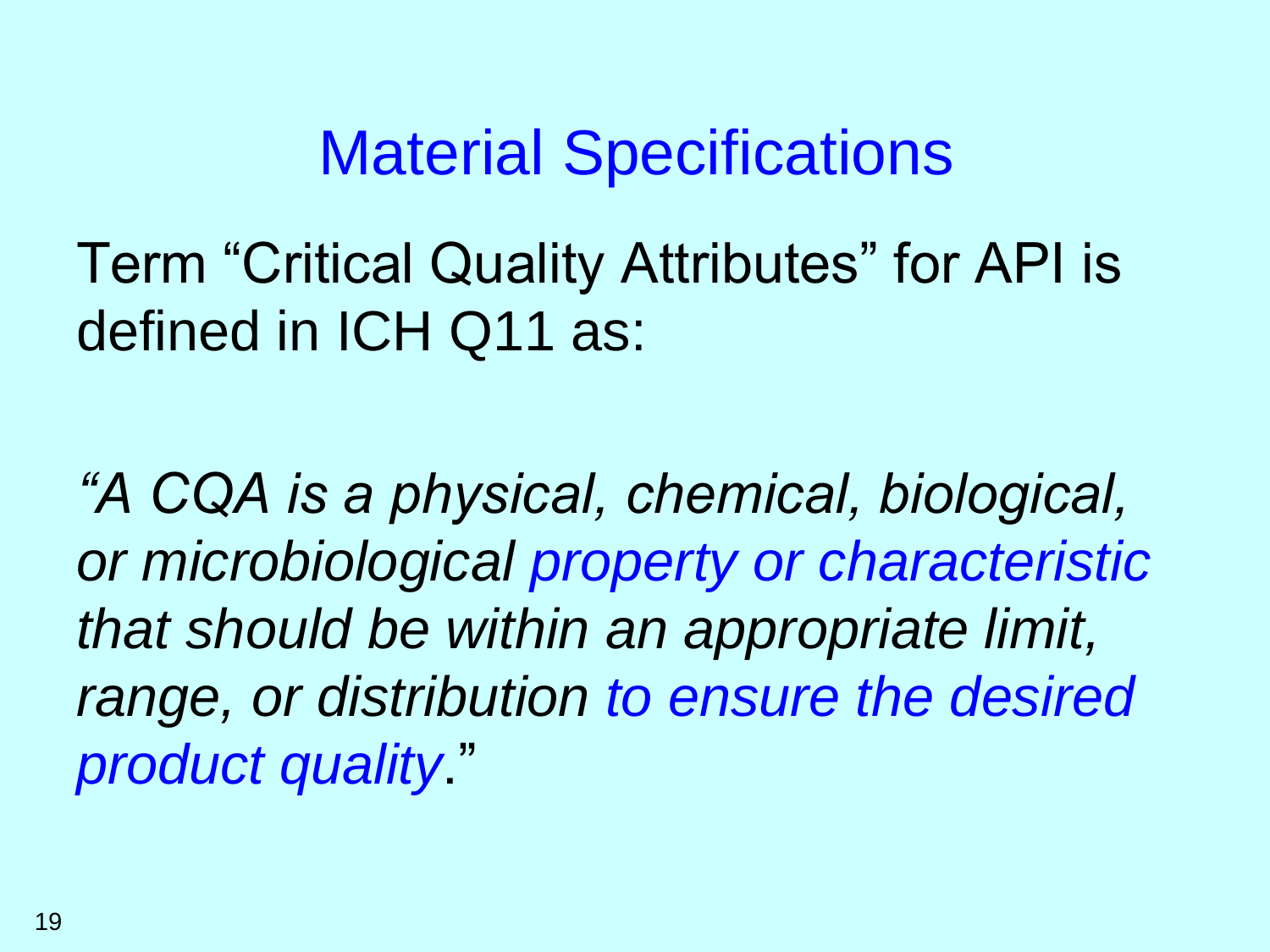# **Specifications**

Recommended reading Q11

https://www.ema.europa.eu/en/documents /scientific-guideline/draft-ich-guidelineq11-development-manufacture-drugsubstances-chemical-entitiesbiotechnological/biological-entities\_en.pdf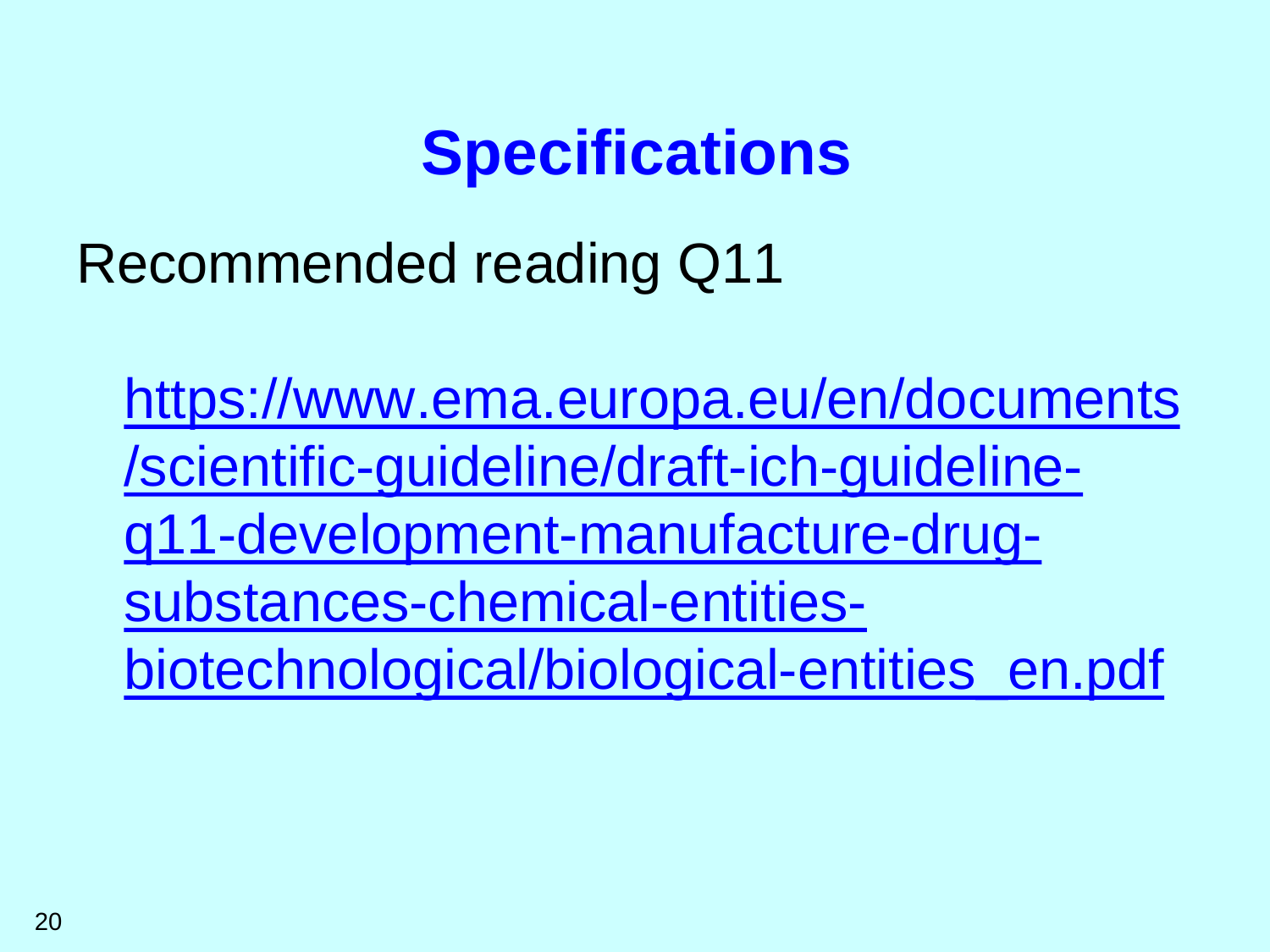# API/Excipient Physical Properties

**Appearance** (Colour, particle description etc)

**Solubility** (Detailed)

# **Hygroscopicity**

**Crystal properties** (Polymorphic forms, different crystalline forms, solvation or hydration products and amorphous forms) **Particle size, type & distribution Bulk and tap density**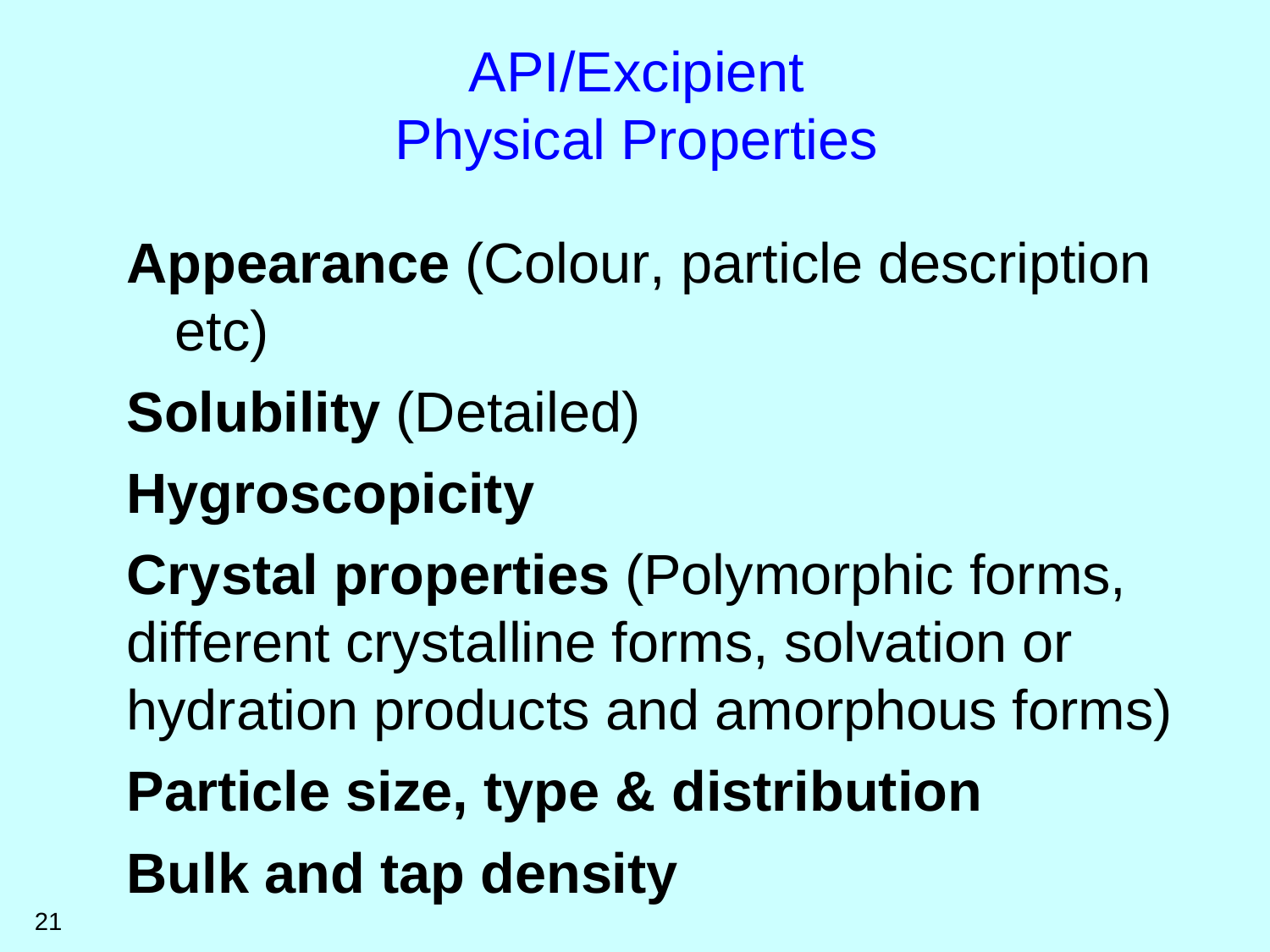# API/Excipient Physical Properties

These have a direct effect on Formulated Product at one or more of manufacturing steps, active rate of release from Product and (later) stability parameters.

Such parameters affect process validations.

eg in manufacture:

- Preparation steps of solutions
- Wet and dry granulations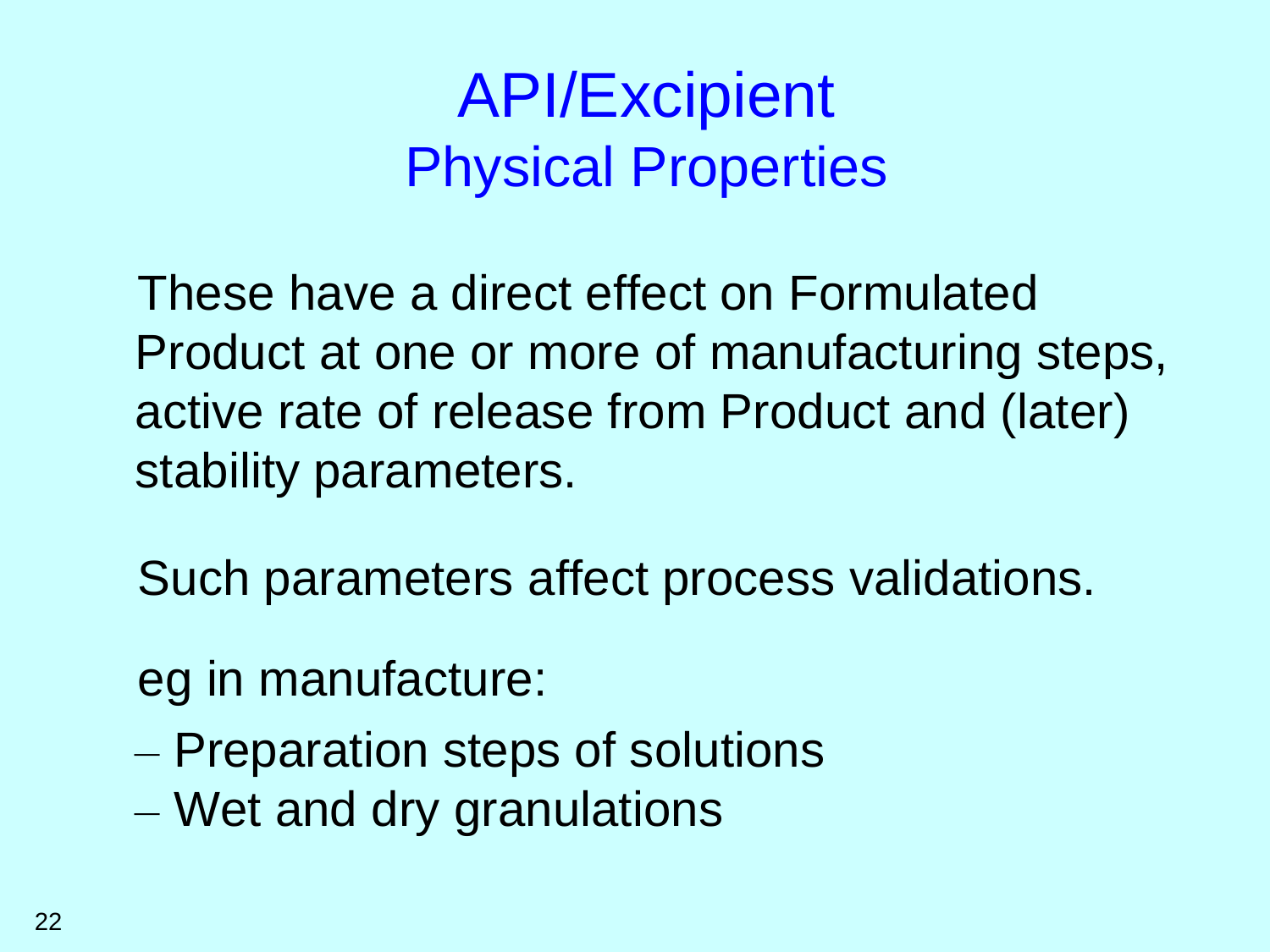## API/Excipient Physical Properties

and in subsequent product performance:

- *change in dissolution profiles of tablets and capsules*
- emulsion characteristics & performance
- suspension characteristics & performance
- change of solubilising characteristics in lyophilised injections for reconstitution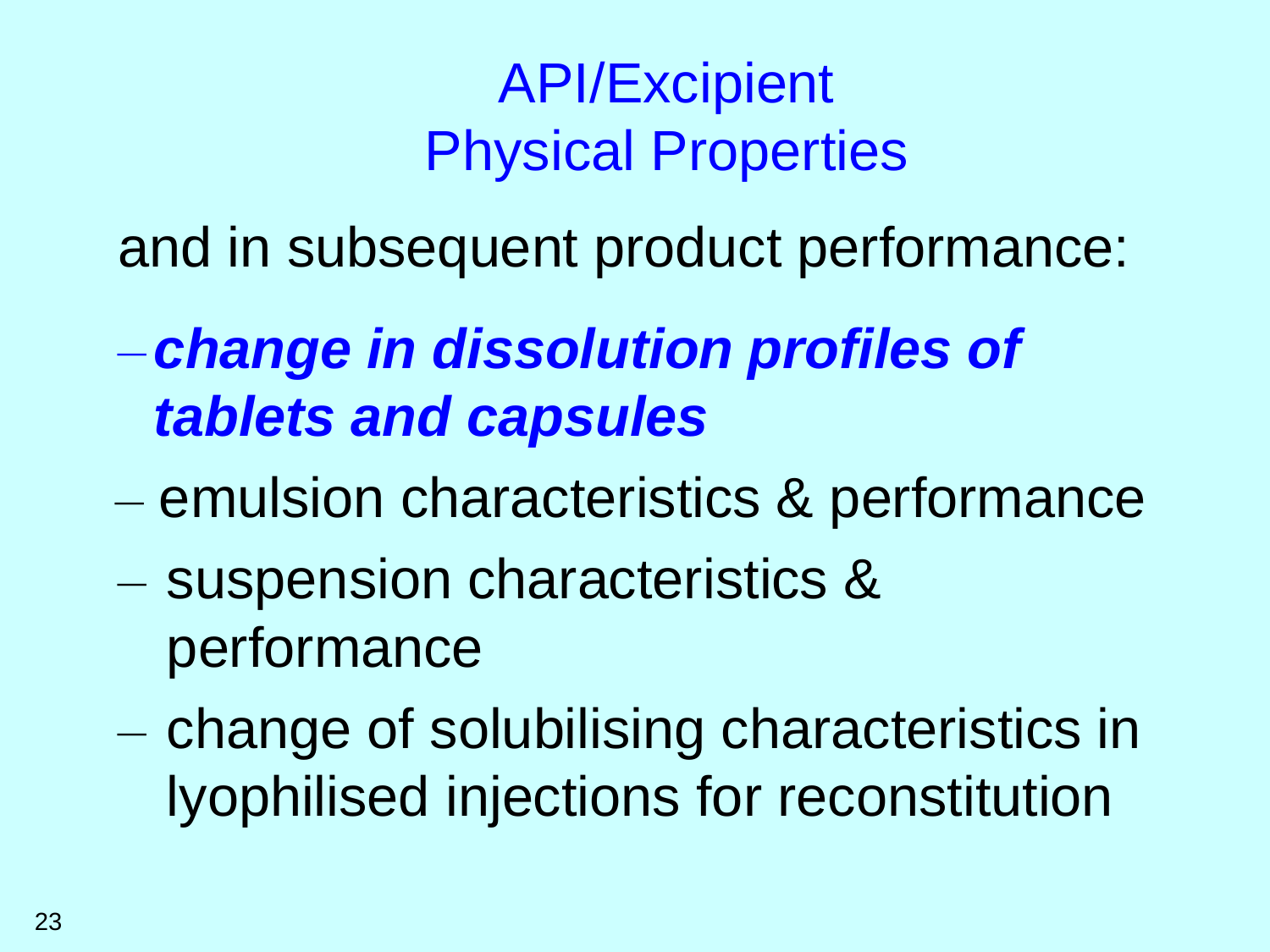**Specifications Packaging** 

Packaging must *ensure sealing integrity throughout shelf life* ie be impermeable and perform and protect the Product under storage in low and high humidity, especially under bathroom and refrigerated conditions.

Specifications of packaging Materials and packaging design must enable fulfilment of these objectives.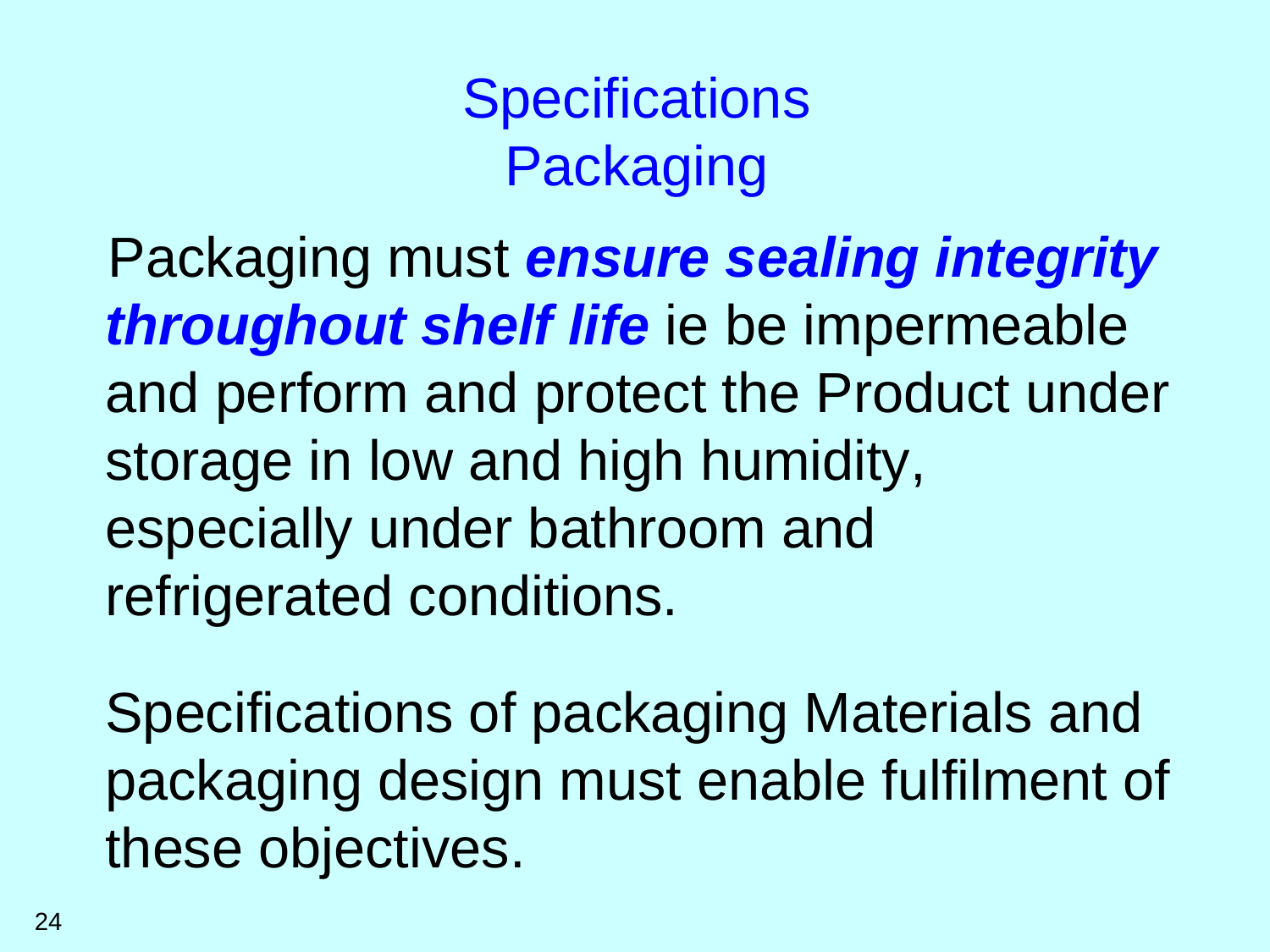## Test Methods

Are these capable of achieving meaningful comparative data which differentiates any existing differences before and after?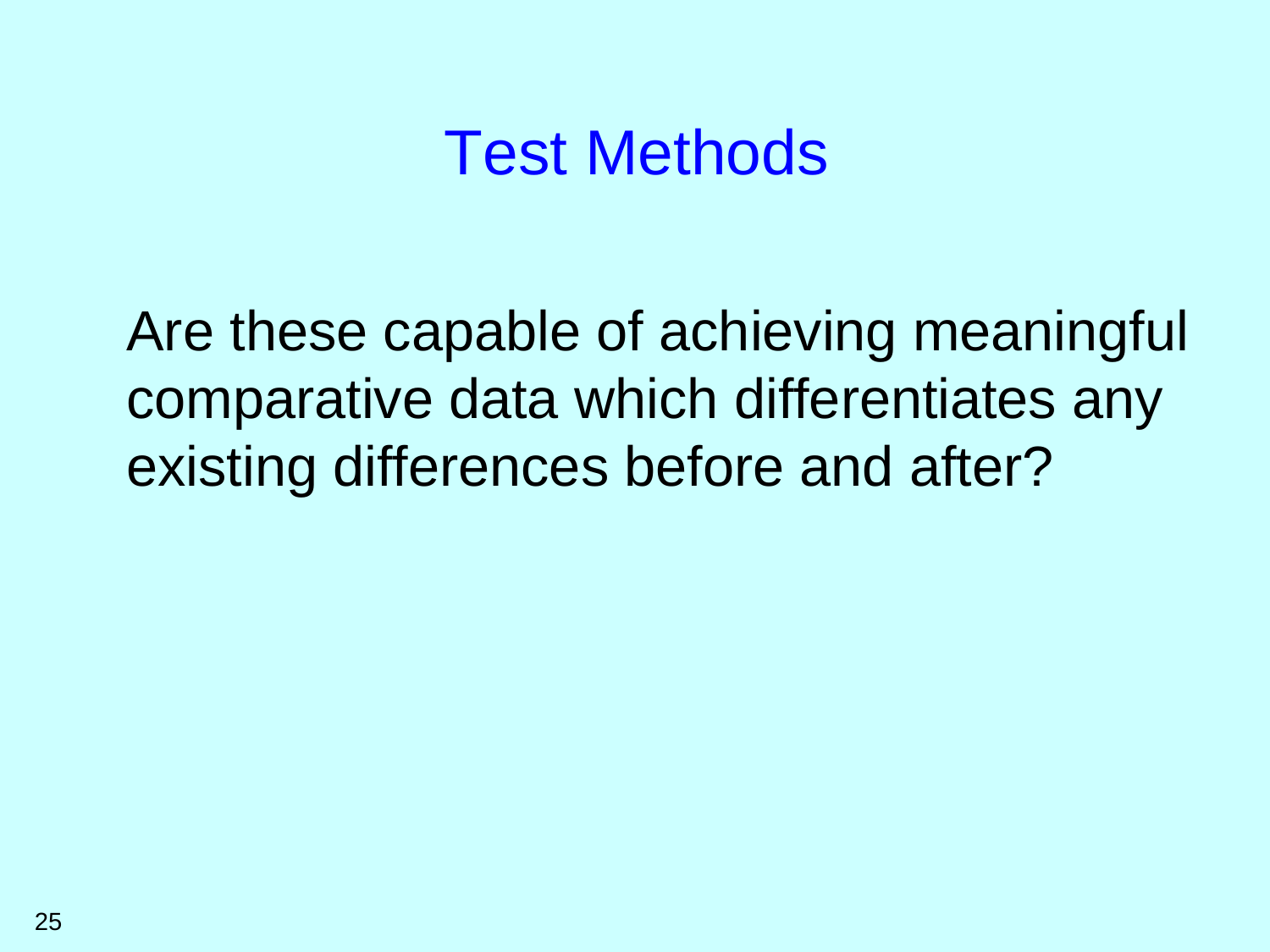**'** Evaluation processes - new Materials

Manufacture x number of batches of y batch size(s).

Evaluate for specification conformance/deviations and product performance.

Commence stability trials.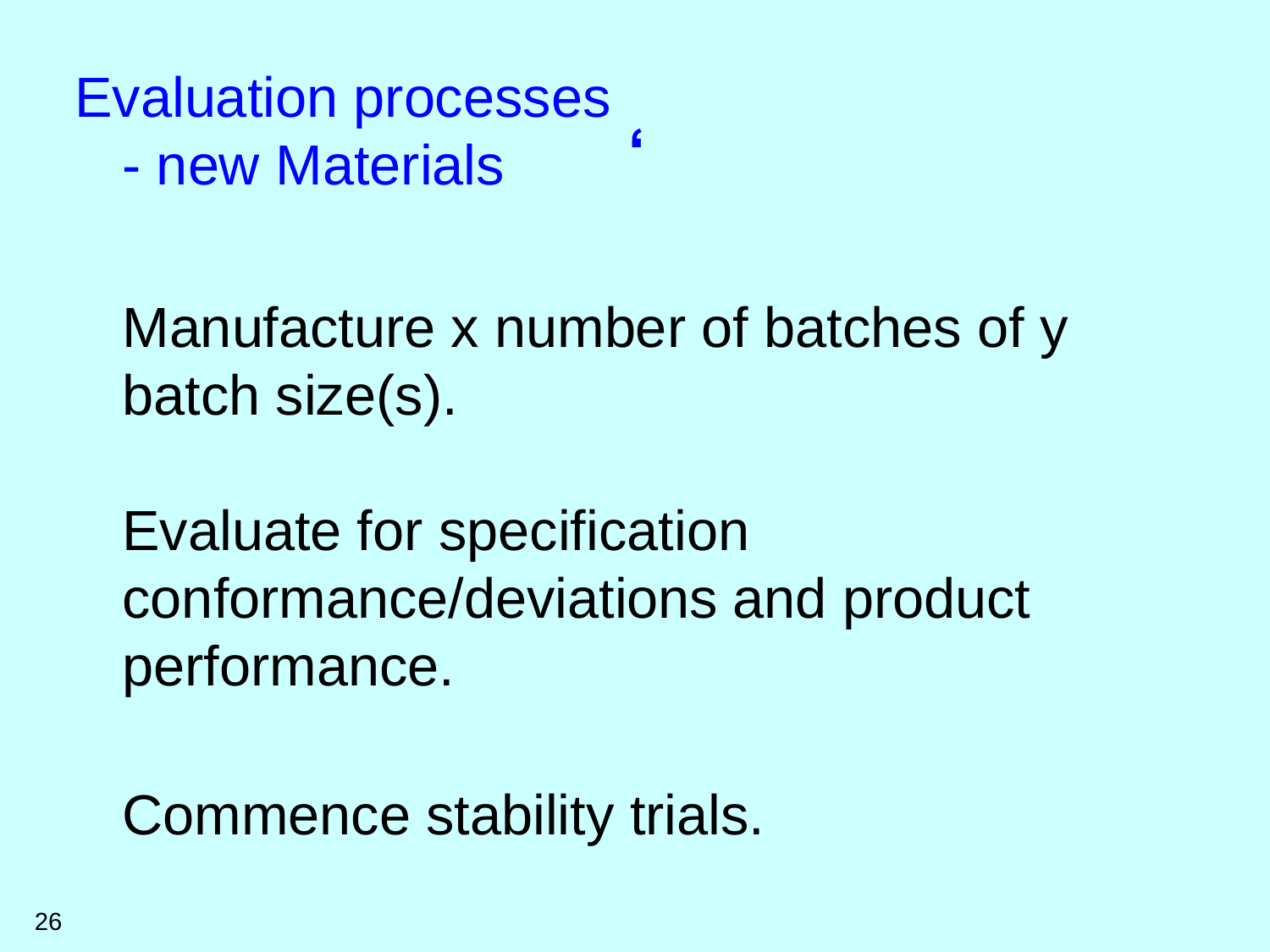External factors

## Changes by service providers - eg test laboratories.

Changes required by contractors.

Changes required by Inspectors or auditors.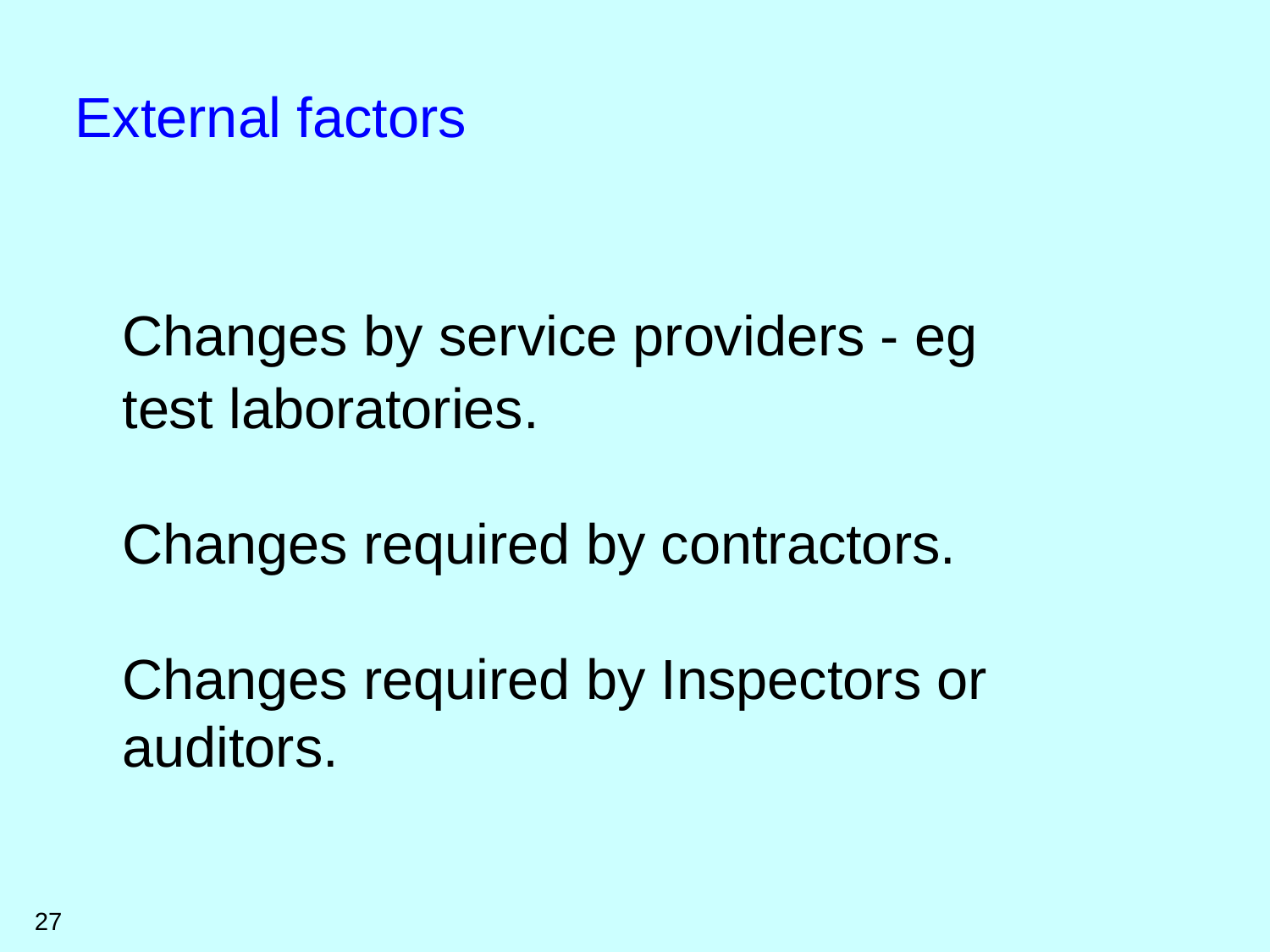#### External factors

Reliability of new source - especially if re-located to a new country - short & long-term consequences,

Change of management/ownership of source.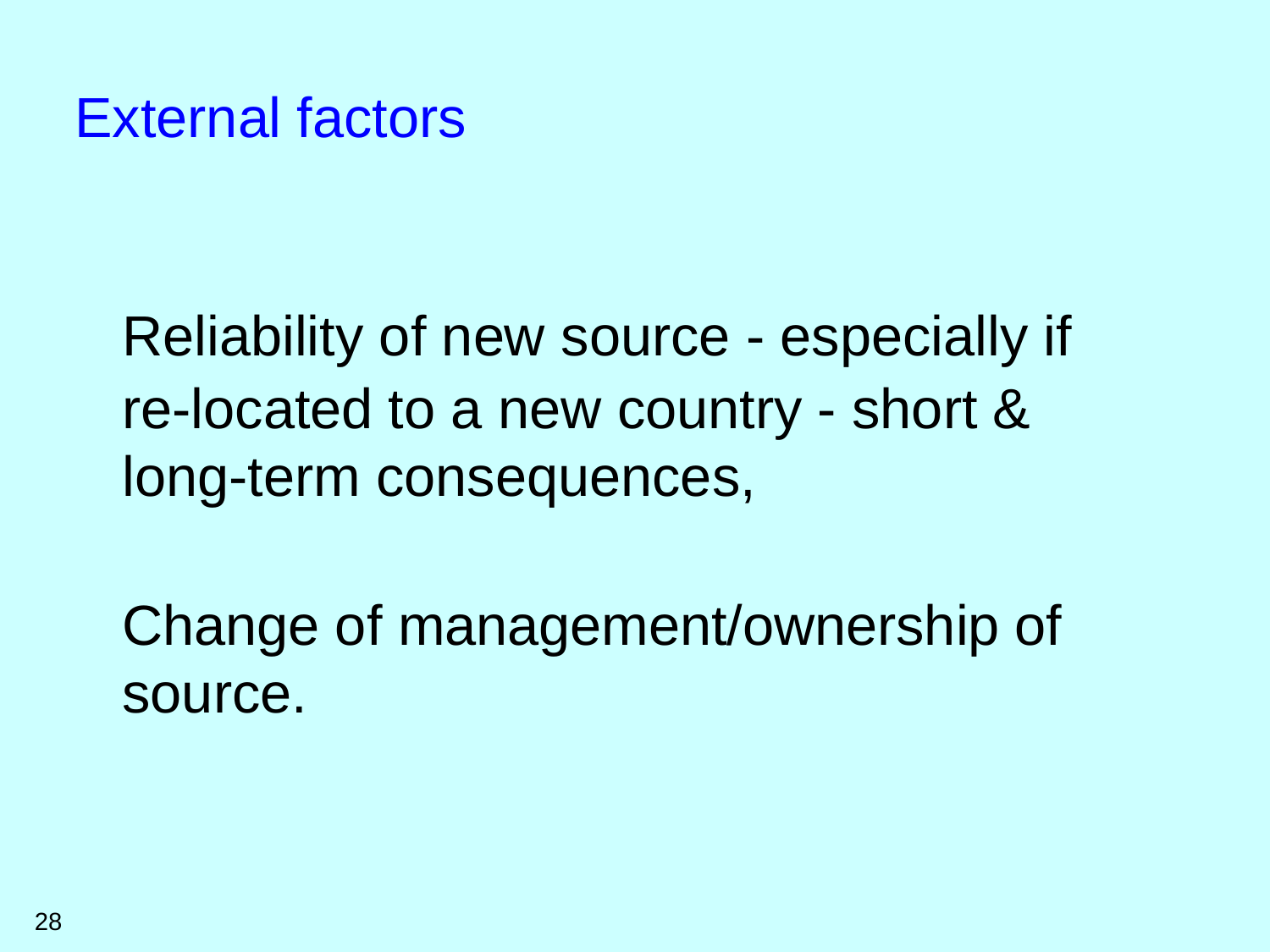## *Source needs to advise of any changes to manufacturing processes of product ingredients and components for end-users' assessment.*

This requires a close working relationship.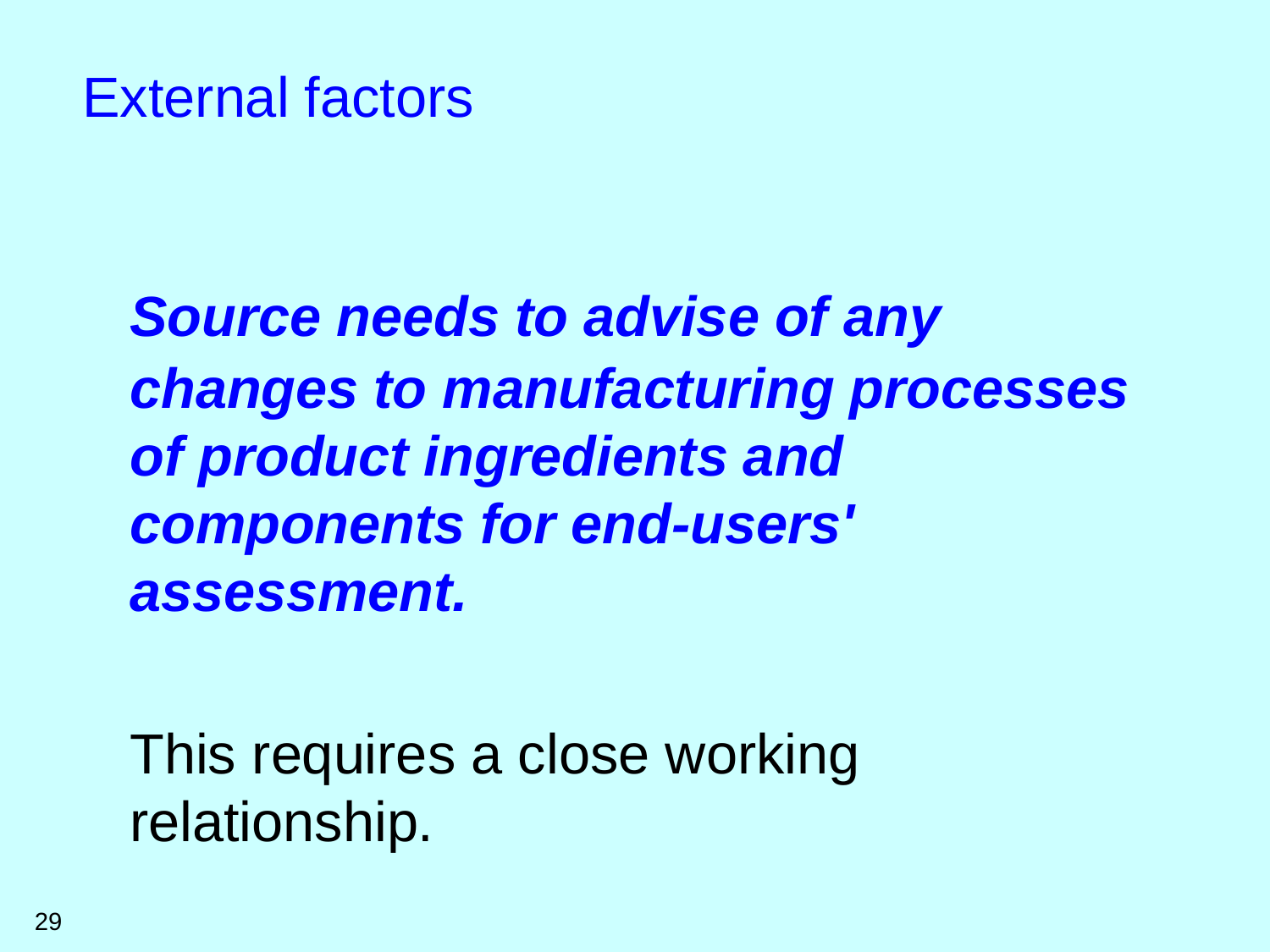

Purified natural products can be more variable than synthesised, especially from different sources.

Consider long term consequences in identifying a source.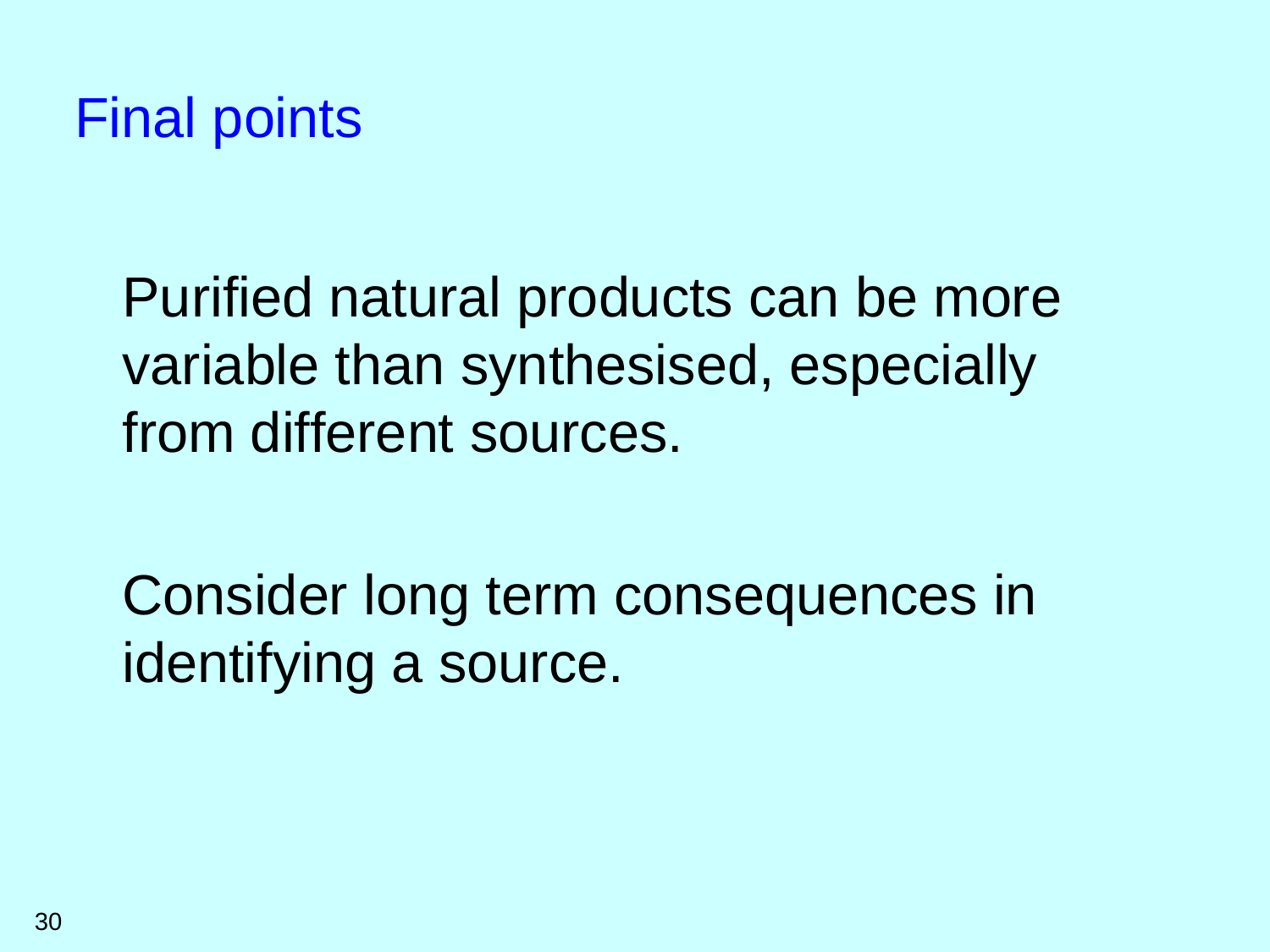### Final points

Existing specifications do not necessarily cover parameters that determine equivalence.

Change of supply – combination of in-house, Regulatory, QA and Production and Authority Regulatory and Inspectorate.